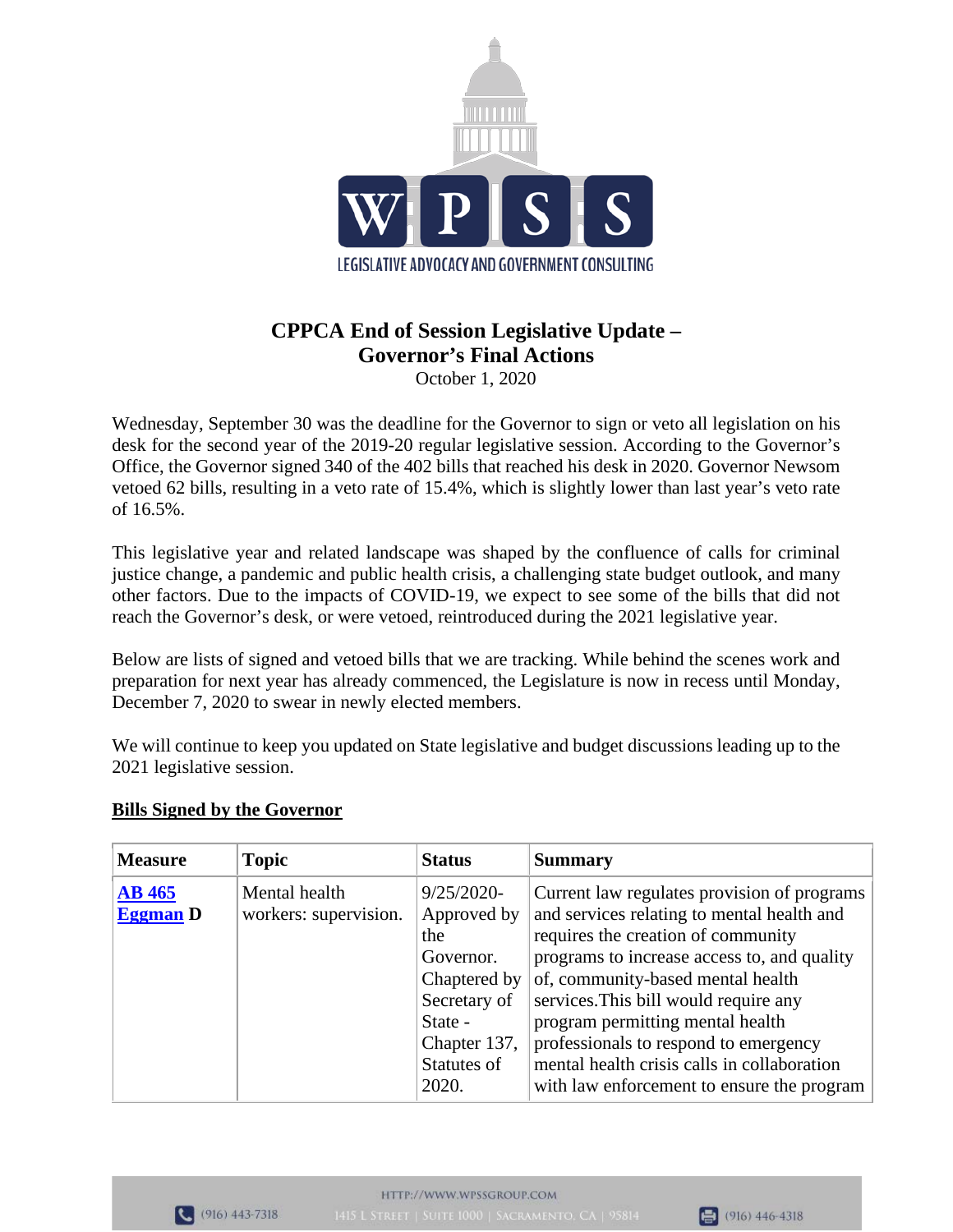|                                  |                                                                                                   |                                                                                                                                         | is supervised by a licensed mental health<br>professional, including, among others, a<br>licensed clinical social worker, except as<br>specified.                                                                                                                                                                                                                                                                                                                                                                                                                                                                                                                                                                                                                                                                 |
|----------------------------------|---------------------------------------------------------------------------------------------------|-----------------------------------------------------------------------------------------------------------------------------------------|-------------------------------------------------------------------------------------------------------------------------------------------------------------------------------------------------------------------------------------------------------------------------------------------------------------------------------------------------------------------------------------------------------------------------------------------------------------------------------------------------------------------------------------------------------------------------------------------------------------------------------------------------------------------------------------------------------------------------------------------------------------------------------------------------------------------|
| <b>AB 846</b><br><b>Burke D</b>  | Public employment:<br>public officers or<br>employees declared<br>by law to be peace<br>officers. | 9/30/2020-<br>Approved by<br>the<br>Governor.<br>Chaptered by<br>Secretary of<br>State -<br>Chapter 322,<br>Statutes of<br>2020.        | Current law establishes the Commission on<br>Peace Officer Standards and Training<br>within the Department of Justice to perform<br>various functions involving the training of<br>peace officers. Current law requires peace<br>officers in this state to meet specified<br>minimum standards, including, among other<br>requirements, that peace officers be<br>evaluated by a physician and surgeon or<br>psychologist and found to be free from any<br>physical, emotional, or mental condition<br>that might adversely affect the exercise of<br>the powers of a peace officer. This bill<br>would require that evaluation to include<br>bias against race or ethnicity, gender,<br>nationality, religion, disability, or sexual<br>orientation.                                                             |
| <b>AB 901</b><br><b>Gipson D</b> | Juveniles.                                                                                        | 9/30/2020-<br>Approved by<br>the<br>Governor.<br>Chaptered by<br>Secretary of<br>State -<br>Chapter 323,<br><b>Statutes of</b><br>2020. | In a county that has not elected to<br>participate in a truancy mediation program,<br>current law authorizes the county<br>superintendent of schools to petition the<br>juvenile court on behalf of a pupil for<br>proper disposition of a case. In a county that<br>has not established a school attendance<br>review board, existing law authorizes the<br>school district to notify the district attorney<br>or probation officer, as specified, that<br>available community resources cannot<br>resolve the problem of truancy or<br>insubordination. This bill would eliminate<br>the authority of the county superintendent<br>of schools to petition the juvenile court on<br>behalf of a pupil, as described above, in a<br>county that has not elected to participate in<br>a truancy mediation program. |
| <u>AB 904</u><br><b>Chau D</b>   | Search warrants:<br>tracking devices.                                                             | $9/11/2020$ -<br>Approved by<br>the<br>Governor.<br>Chaptered by                                                                        | Current law authorizes a search warrant to<br>be issued upon specified grounds, including<br>that the information to be received from the<br>use of a tracking device constitutes<br>evidence that tends to show that a felony or                                                                                                                                                                                                                                                                                                                                                                                                                                                                                                                                                                                 |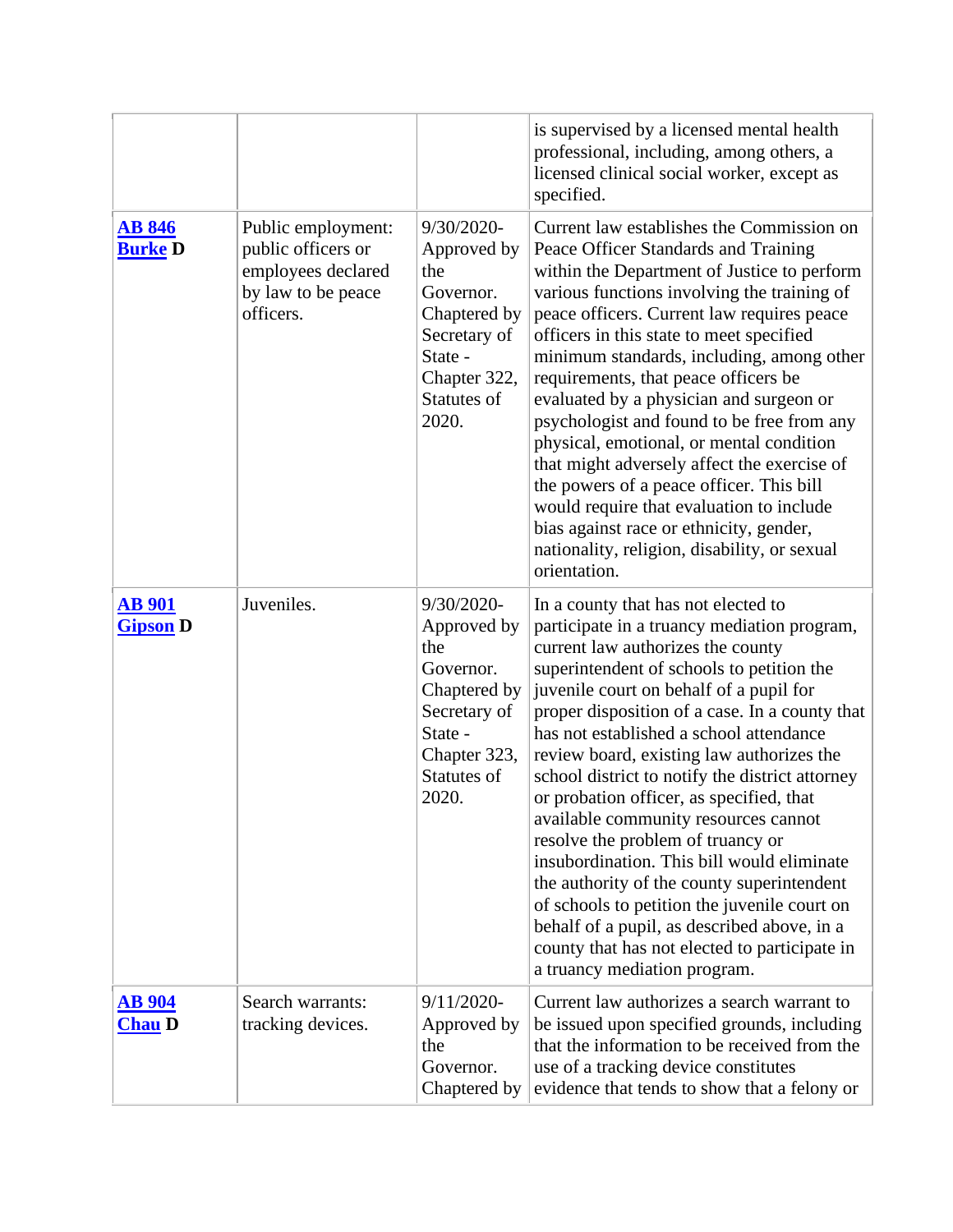|                                                |                                     | Secretary of<br>State -<br>Chapter 63,<br>Statutes of<br>2020.                                                                   | specified misdemeanors has been<br>committed or is being committed, tends to<br>show that a particular person has committed<br>a felony or those specified misdemeanors,<br>or will assist in locating an individual who<br>has committed or is committing a felony or<br>those specified misdemeanors. Current law<br>defines tracking device for these purposes<br>as any electronic or mechanical device that<br>permits the tracking of the movement of a<br>person or object. This bill would specify that<br>a tracking device includes any software that<br>permits the tracking of the movement of a<br>person or object.                                                                                                                                                                                                                    |
|------------------------------------------------|-------------------------------------|----------------------------------------------------------------------------------------------------------------------------------|------------------------------------------------------------------------------------------------------------------------------------------------------------------------------------------------------------------------------------------------------------------------------------------------------------------------------------------------------------------------------------------------------------------------------------------------------------------------------------------------------------------------------------------------------------------------------------------------------------------------------------------------------------------------------------------------------------------------------------------------------------------------------------------------------------------------------------------------------|
| <u>AB 1145</u><br>Garcia,<br><b>Cristina</b> D | Child abuse:<br>reportable conduct. | 9/26/2020-<br>Approved by<br>the<br>Governor.<br>Chaptered by<br>Secretary of<br>State -<br>Chapter 180,<br>Statutes of<br>2020. | The Child Abuse and Neglect Reporting<br>Act requires a mandated reporter, as<br>defined, to make a report to a specified<br>agency whenever the mandated reporter, in<br>his or her professional capacity or within<br>the scope of his or her employment, has<br>knowledge of or observes a child whom the<br>mandated reporter knows or reasonably<br>suspects has been the victim of child abuse<br>or neglect. Current law provides that "child"<br>abuse or neglect" for these purposes<br>includes "sexual assault,". This bill would<br>provide that "sexual assault" for these<br>purposes does not include voluntary<br>sodomy, oral copulation, or sexual<br>penetration, if there are no indicators of<br>abuse, unless that conduct is between a<br>person who is 21 years of age or older and a<br>minor who is under 16 years of age. |
| <b>AB 1196</b><br><b>Gipson</b> D              | Peace officers: use of<br>force.    | 9/30/2020-<br>Approved by<br>the<br>Governor.<br>Chaptered by<br>Secretary of<br>State -<br>Chapter 324,<br>Statutes of<br>2020. | Current law requires law enforcement<br>agencies to maintain a policy on the use of<br>force, as specified. Current law requires the<br><b>Commission on Peace Officer Standards</b><br>and Training to implement courses of<br>instruction for the regular and periodic<br>training of law enforcement officers in the<br>use of force. This bill would prohibit a law<br>enforcement agency from authorizing the<br>use of a carotid restraint or a choke hold, as<br>defined.                                                                                                                                                                                                                                                                                                                                                                     |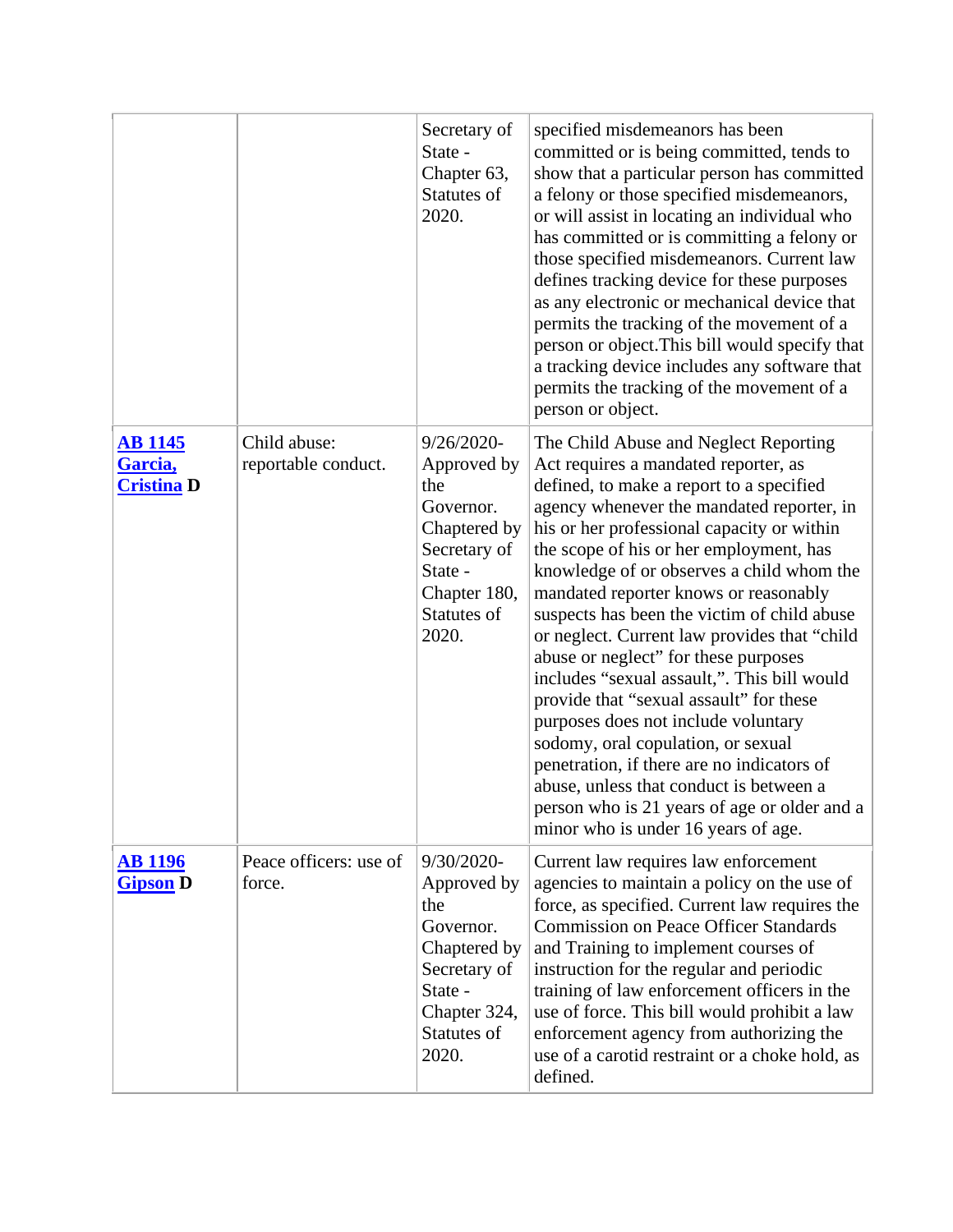| <b>AB</b> 1304<br><b>Waldron R</b>              | California MAT Re-<br>Entry Incentive<br>Program. | 9/30/2020-<br>Approved by<br>the<br>Governor.<br>Chaptered by<br>Secretary of<br>State -<br>Chapter 325,<br>Statutes of<br>2020.     | Current law makes specified persons<br>subject to parole supervision by the<br>Department of Corrections and<br>Rehabilitation, including a person who has<br>been released from a state prison after<br>conviction for a serious or violent felony or<br>a crime for which the person is classified as<br>a high-risk sex offender, and specifies the<br>length of time the person is required to be<br>supervised on parole. This bill, contingent<br>upon the appropriation to the State<br>Department of Health Care Services of<br>funds received pursuant to a specified<br>federal grant, would establish the California<br>MAT Re-Entry Incentive Program, which<br>would make a person released from prison<br>on parole, with specified exceptions, who<br>has been enrolled in, or successfully<br>completed, an institutional substance abuse<br>program, eligible for a reduction in the<br>period of parole if the person successfully<br>participates in a substance abuse treatment<br>program that employs a multifaceted<br>approach to treatment, including the use of<br>United States Food and Drug<br>Administration approved medically assisted<br>treatment (MAT). |
|-------------------------------------------------|---------------------------------------------------|--------------------------------------------------------------------------------------------------------------------------------------|--------------------------------------------------------------------------------------------------------------------------------------------------------------------------------------------------------------------------------------------------------------------------------------------------------------------------------------------------------------------------------------------------------------------------------------------------------------------------------------------------------------------------------------------------------------------------------------------------------------------------------------------------------------------------------------------------------------------------------------------------------------------------------------------------------------------------------------------------------------------------------------------------------------------------------------------------------------------------------------------------------------------------------------------------------------------------------------------------------------------------------------------------------------------------------------------|
| <b>AB</b> 1506<br><b>McCarty D</b>              | Police use of force.                              | 9/30/2020-<br>Approved by<br>the<br>Governor.<br>Chaptered by $ $<br>Secretary of<br>State -<br>Chapter 326,<br>Statutes of<br>2020. | Current law requires law enforcement<br>agencies to maintain a policy on the use of<br>force, as specified. Current law requires the<br><b>Commission on Peace Officer Standards</b><br>and Training to implement courses of<br>instruction for the regular and periodic<br>training of law enforcement officers in the<br>use of force. This bill would create a<br>division within the Department of Justice<br>to, upon the request of a law enforcement<br>agency, review the use-of-force policy of<br>the agency and make recommendations, as<br>specified.                                                                                                                                                                                                                                                                                                                                                                                                                                                                                                                                                                                                                          |
| <u>AB 1869</u><br>Committee on<br><b>Budget</b> | Criminal fees.                                    | 9/18/2020-<br>Approved by<br>the<br>Governor.<br>Chaptered by                                                                        | Current law imposes various fees<br>contingent upon a criminal arrest,<br>prosecution, or conviction for the cost of<br>administering the criminal justice system,<br>including administering probation and                                                                                                                                                                                                                                                                                                                                                                                                                                                                                                                                                                                                                                                                                                                                                                                                                                                                                                                                                                                |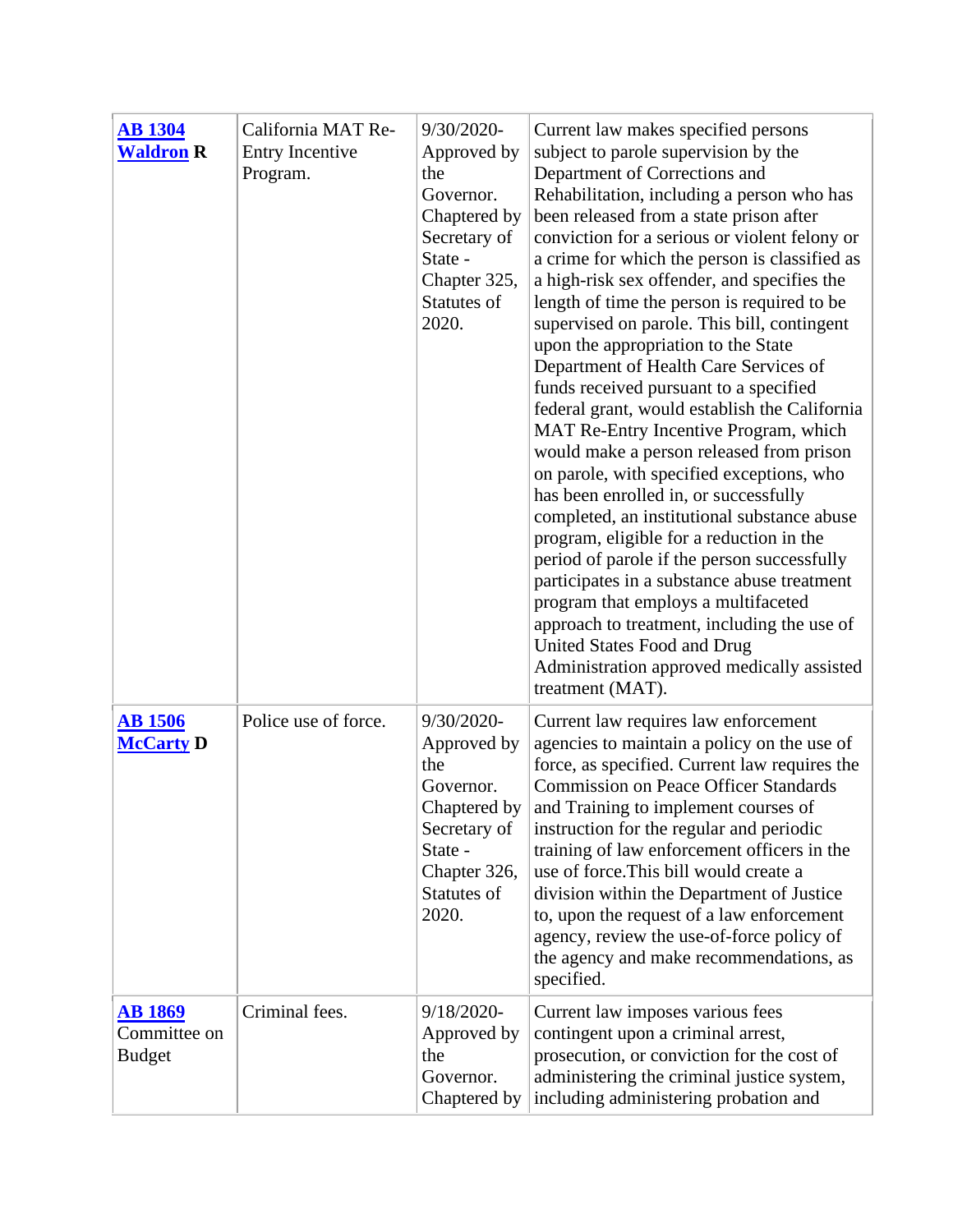|                                                      |                                                                                                | Secretary of<br>State -<br>Chapter 92,<br>Statutes of<br>2020.                                                                   | mandatory supervision, processing arrests<br>and citations, and administering home<br>detention programs, continuous electronic<br>monitoring programs, work furlough<br>programs, and work release programs. This<br>bill would repeal the authority to collect<br>many of these fees, among others. The bill<br>would make the unpaid balance of these<br>court-imposed costs unenforceable and<br>uncollectible and would require any portion<br>of a judgment imposing those costs to be<br>vacated.                                                                                                                                                                                                                                                                                                                                                                                                                                                                                                               |
|------------------------------------------------------|------------------------------------------------------------------------------------------------|----------------------------------------------------------------------------------------------------------------------------------|------------------------------------------------------------------------------------------------------------------------------------------------------------------------------------------------------------------------------------------------------------------------------------------------------------------------------------------------------------------------------------------------------------------------------------------------------------------------------------------------------------------------------------------------------------------------------------------------------------------------------------------------------------------------------------------------------------------------------------------------------------------------------------------------------------------------------------------------------------------------------------------------------------------------------------------------------------------------------------------------------------------------|
| <b>AB 1927</b><br><b>Boerner</b><br><b>Horvath D</b> | Witness testimony in<br>sexual assault cases:<br>inadmissability in a<br>separate prosecution. | 9/29/2020-<br>Approved by<br>the<br>Governor.<br>Chaptered by<br>Secretary of<br>State -<br>Chapter 241,<br>Statutes of<br>2020. | Would make the testimony of a victim or<br>witness in a felony prosecution for a<br>violation or attempted violation of specified<br>crimes of sexual assault that states that the<br>victim or witness, at or around the time of<br>the violation or attempted violation,<br>unlawfully possessed or used a controlled<br>substance or alcohol inadmissible in a<br>separate prosecution of that victim or<br>witness to prove illegal possession or use of<br>that controlled substance or alcohol. The<br>bill would specify that evidence that the<br>testifying witness unlawfully possessed or<br>used a controlled substance or alcohol is not<br>excluded from use in the felony prosecution<br>for a violation or attempted violation of<br>specified crimes of sexual assault. The bill<br>would specify that evidence that a witness<br>received use immunity for testimony is not<br>excluded in the felony prosecution of a<br>violation or attempted violation of specified<br>crimes of sexual assault. |
| <b>AB 1929</b><br>Rubio,<br><b>Blanca D</b>          | Child abuse and<br>neglect reporting.                                                          | 9/29/2020-<br>Approved by<br>the<br>Governor.<br>Chaptered by<br>Secretary of<br>State -<br>Chapter 242,<br>Statutes of<br>2020. | Current law, only until January 1, 2021,<br>authorizes certain county welfare agencies<br>to develop a pilot program for internet-<br>based reporting of child abuse and neglect,<br>as specified, by specified mandated<br>reporters. Existing law, only until January<br>1, 2021, also requires the State Department<br>of Social Services to consult with the<br>County Welfare Directors Association of<br>California and the county welfare agencies<br>of the individual counties to determine                                                                                                                                                                                                                                                                                                                                                                                                                                                                                                                   |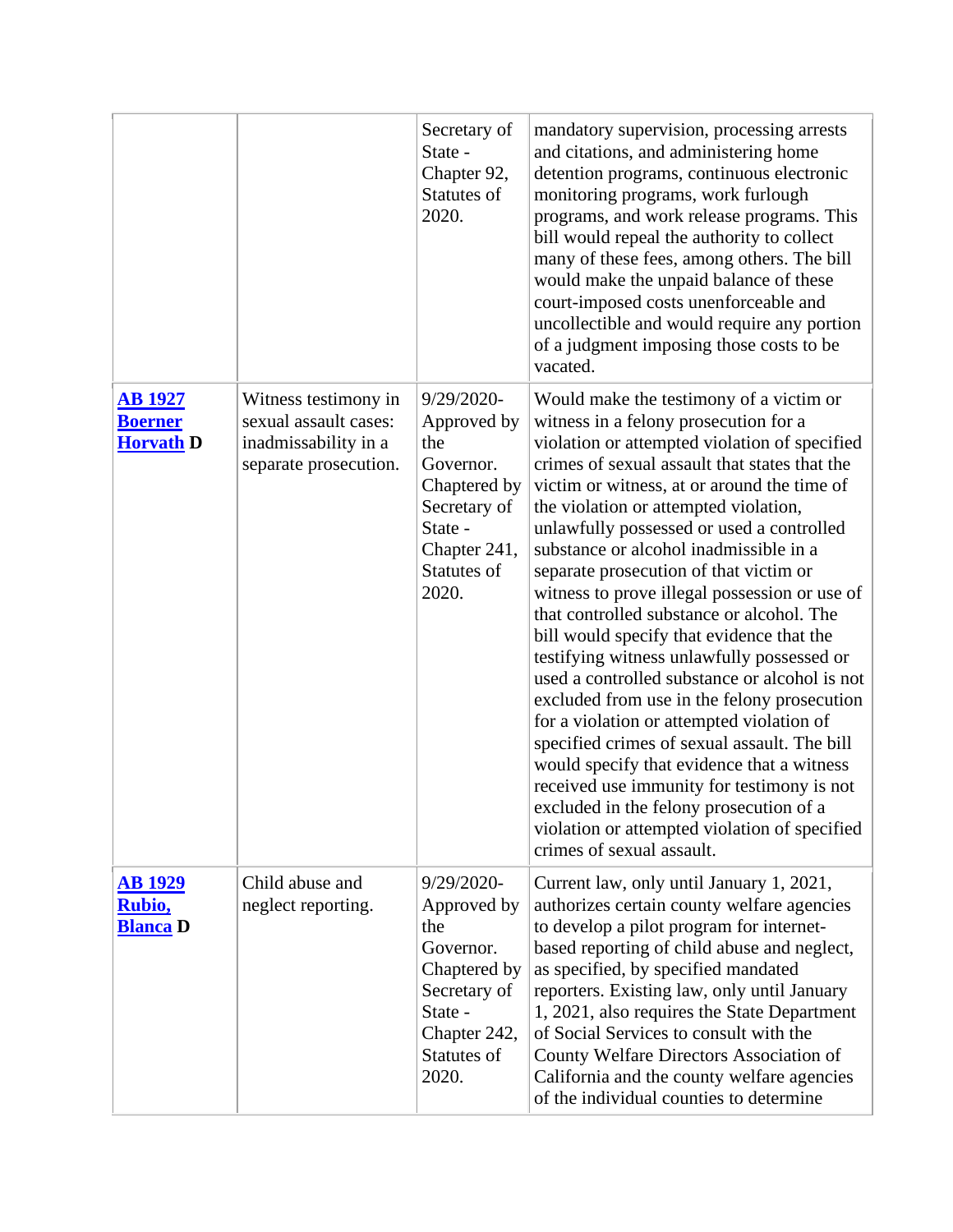|                                     |                                          |                                                                                                                                    | which counties may be involved in the pilot<br>program and to oversee and administer the<br>pilot program. Existing law requires a<br>county that chooses to participate in the<br>pilot program to hire an evaluator to<br>monitor implementation of the program, to<br>develop outcome measures that determine<br>the effectiveness of the pilot program of the<br>county, as specified, and to report to<br>specified committees of the Legislature on<br>or before January 1, 2020, on the<br>effectiveness of the pilot program. Current<br>law authorizes the department to conclude a<br>county pilot program prior to January 1,<br>2021, if the evaluation and monitoring<br>indicate that implementation of the program<br>compromises the safety of children. This<br>bill would extend operation of the pilot<br>program indefinitely and would permit the<br>reporting system developed to receive<br>reports from any mandated reporter. |
|-------------------------------------|------------------------------------------|------------------------------------------------------------------------------------------------------------------------------------|--------------------------------------------------------------------------------------------------------------------------------------------------------------------------------------------------------------------------------------------------------------------------------------------------------------------------------------------------------------------------------------------------------------------------------------------------------------------------------------------------------------------------------------------------------------------------------------------------------------------------------------------------------------------------------------------------------------------------------------------------------------------------------------------------------------------------------------------------------------------------------------------------------------------------------------------------------|
| <b>AB 1945</b><br><b>Salas D</b>    | Emergency services:<br>first responders. | $9/11/2020$ -<br>Approved by<br>the<br>Governor.<br>Chaptered by<br>Secretary of<br>State -<br>Chapter 68,<br>Statutes of<br>2020. | Would, for purposes of the California<br>Emergency Services Act, define "first<br>responder" as an employee of the state or a<br>local public agency who provides<br>emergency response services, including a<br>peace officer, firefighter, paramedic,<br>emergency medical technician, public<br>safety dispatcher, or public safety<br>telecommunicator.                                                                                                                                                                                                                                                                                                                                                                                                                                                                                                                                                                                            |
| <b>AB 1950</b><br><b>Kamlager D</b> | Probation: length of<br>terms.           | 9/30/2020-<br>Approved by<br>the<br>Governor.<br>Chaptered by<br>Secretary of<br>State -<br>Chapter 328,<br>Statutes of<br>2020.   | Current law authorizes courts that have<br>jurisdiction in misdemeanor cases to<br>suspend the sentence and make and enforce<br>terms of probation in those cases, for a<br>period not to exceed 3 years, except when<br>the period of the maximum sentence<br>imposed by law exceeds 3 years, in which<br>case the terms of probation may be imposed<br>for a longer period than 3 years, but not to<br>exceed the time for which the person may<br>be imprisoned. This bill would instead<br>restrict the period of probation for a<br>misdemeanor to no longer than one year,<br>except as specified.                                                                                                                                                                                                                                                                                                                                               |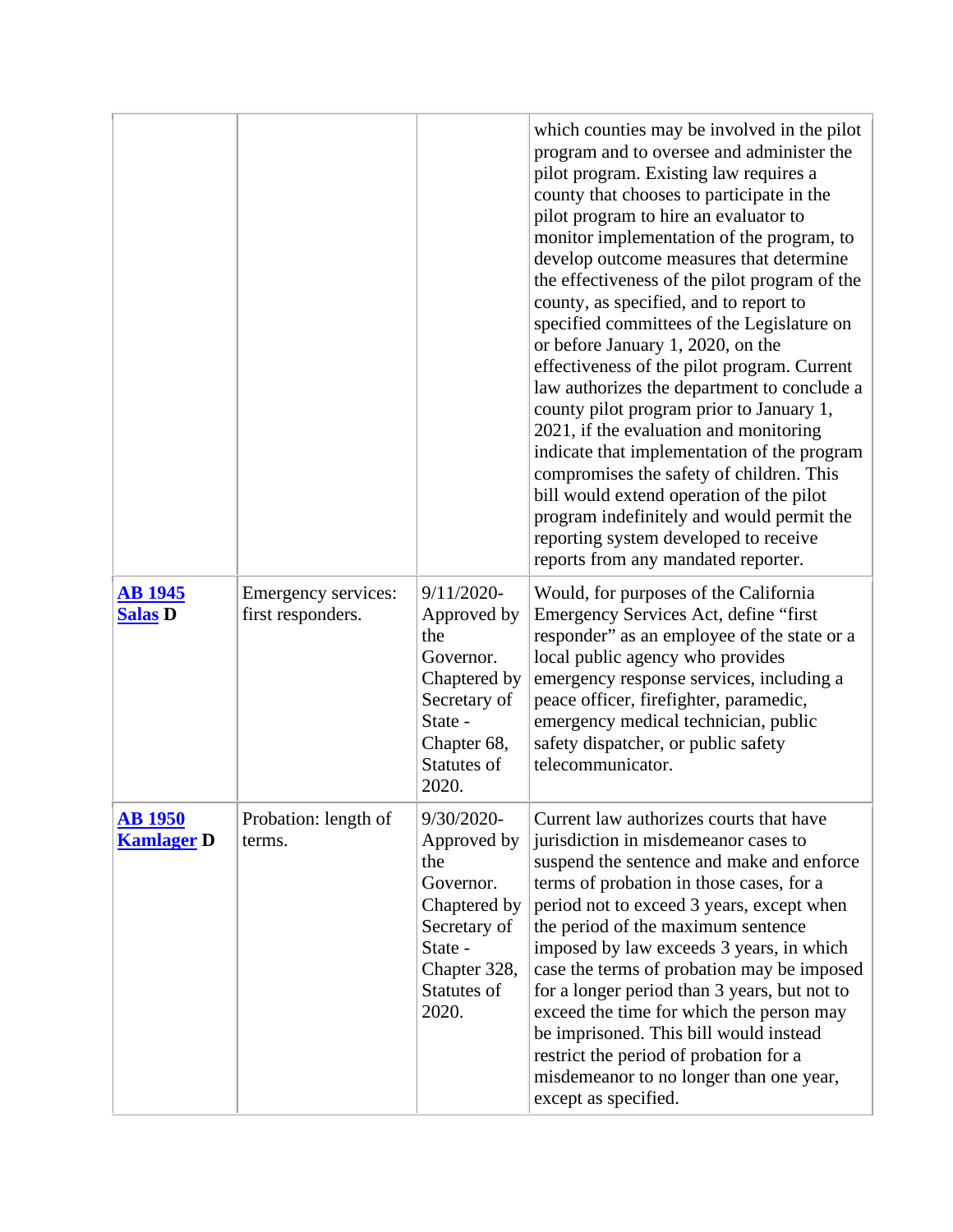| <b>AB</b> 1976<br><b>Eggman</b> D   | Mental health<br>services: assisted<br>outpatient treatment. | $9/25/2020$ -<br>Approved by<br>the<br>Governor.<br>Chaptered by<br>Secretary of<br>State -<br>Chapter 140,<br>Statutes of<br>2020. | The Assisted Outpatient Treatment<br>Demonstration Project Act of 2002, known<br>as Laura's Law, until January 1, 2022,<br>authorizes each county to elect to offer<br>specified mental health programs either<br>through a resolution adopted by the county<br>board of supervisors or through the county<br>budget process, if the county board of<br>supervisors makes a finding that specified<br>mental health programs will not be reduced<br>as a result of participating. Current law<br>authorizes participating counties to pay for<br>the services provided from moneys<br>distributed to the counties from various<br>continuously appropriated funds, including<br>the Mental Health Services Fund, when<br>included in a county plan, as specified. This<br>bill, commencing July 1, 2021, would<br>instead require a county or group of<br>counties to offer those mental health<br>programs, unless a county or group of<br>counties opts out by a resolution passed by<br>the governing body stating the reasons for<br>opting out and any facts or circumstances<br>relied on in making that decision. |
|-------------------------------------|--------------------------------------------------------------|-------------------------------------------------------------------------------------------------------------------------------------|--------------------------------------------------------------------------------------------------------------------------------------------------------------------------------------------------------------------------------------------------------------------------------------------------------------------------------------------------------------------------------------------------------------------------------------------------------------------------------------------------------------------------------------------------------------------------------------------------------------------------------------------------------------------------------------------------------------------------------------------------------------------------------------------------------------------------------------------------------------------------------------------------------------------------------------------------------------------------------------------------------------------------------------------------------------------------------------------------------------------------|
| <b>AB 1979</b><br><b>Friedman D</b> | Foster youth: housing.                                       | $9/25/2020$ -<br>Approved by<br>the<br>Governor.<br>Chaptered by<br>Secretary of<br>State -<br>Chapter 141,<br>Statutes of<br>2020. | Current law requires county agencies that<br>place children in foster care to conduct an<br>evaluation of the county's placement<br>resources and programs in relation to the<br>needs of children placed in out-of-home<br>care, and requires county placement<br>agencies to specifically examine placements<br>that are out of county and determine the<br>reason the placement was necessary. This<br>bill would additionally require a county<br>placement agency to conduct an evaluation<br>of the county's placement resources and<br>programs in relation to the needs of<br>nonminor dependents and to examine its<br>ability to meet the emergency housing<br>needs of nonminor dependents, as specified.                                                                                                                                                                                                                                                                                                                                                                                                     |
| <b>AB 2112</b><br><b>Ramos</b> D    | Suicide prevention.                                          | 9/25/2020-<br>Approved by<br>the<br>Governor.                                                                                       | Would authorize the State Department of<br>Public Health to establish the Office of<br>Suicide Prevention within the department,<br>would require the office to perform                                                                                                                                                                                                                                                                                                                                                                                                                                                                                                                                                                                                                                                                                                                                                                                                                                                                                                                                                  |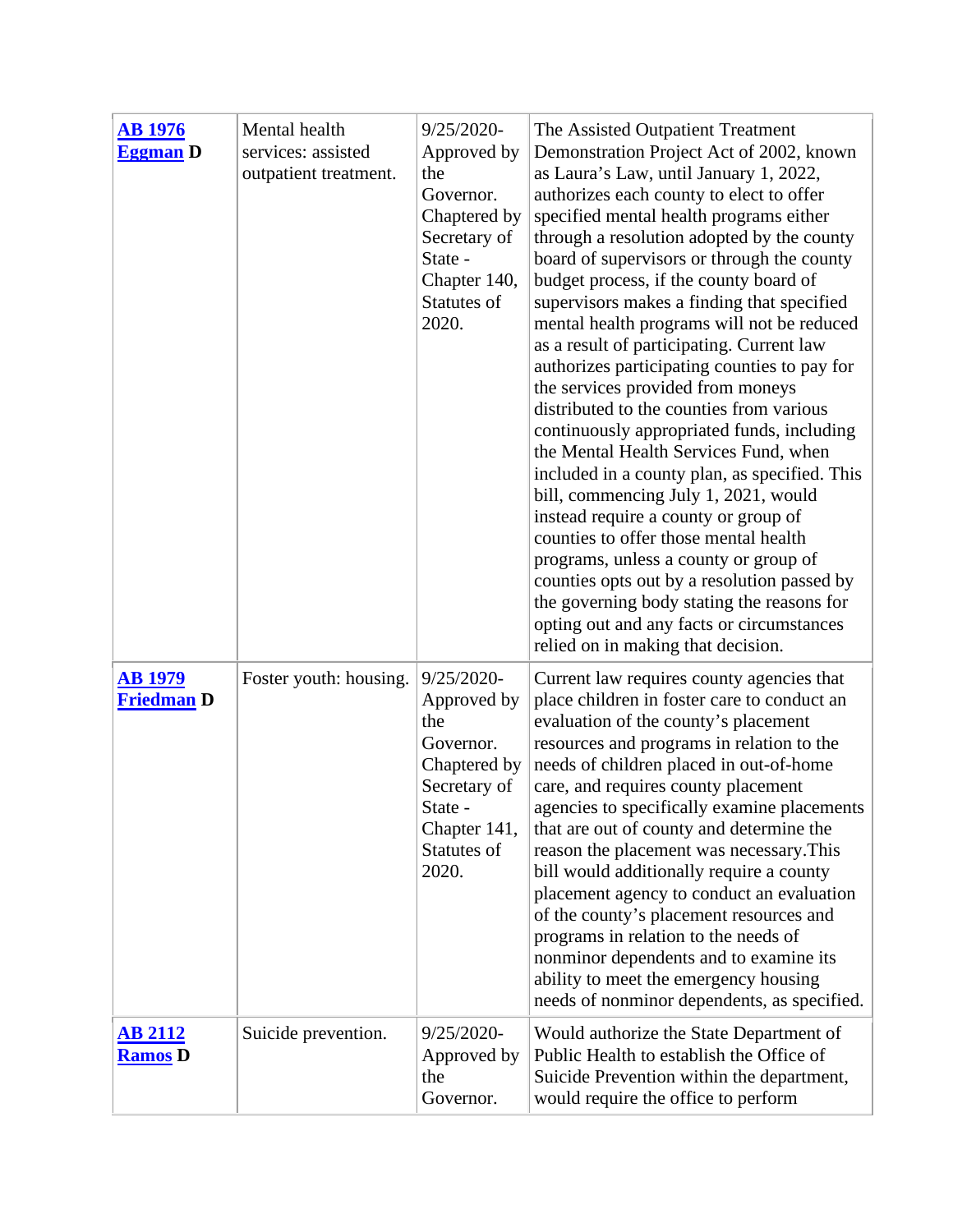|                                  |                                                                           | Chaptered by<br>Secretary of<br>State -<br>Chapter 142,<br>Statutes of<br>2020.                                                    | specified duties, including providing<br>information and technical assistance to<br>statewide and regional partners regarding<br>best practices on suicide prevention policies<br>and programs and reporting on progress to<br>reduce rates of suicide, and authorize the<br>office to apply for and use federal, state,<br>and foundation grants. The bill would<br>require the office to consult with the Mental<br>Health Services Oversight and<br>Accountability Commission to implement<br>suicide prevention efforts. The bill would<br>require that the duties and responsibilities of<br>the office be accomplished with existing<br>staff and resources. The bill would make<br>these provisions operative subject to an<br>appropriation for these purposes in the<br>annual Budget Act or another statute.                                                                                                                                                                                                                                                                                                                                           |
|----------------------------------|---------------------------------------------------------------------------|------------------------------------------------------------------------------------------------------------------------------------|------------------------------------------------------------------------------------------------------------------------------------------------------------------------------------------------------------------------------------------------------------------------------------------------------------------------------------------------------------------------------------------------------------------------------------------------------------------------------------------------------------------------------------------------------------------------------------------------------------------------------------------------------------------------------------------------------------------------------------------------------------------------------------------------------------------------------------------------------------------------------------------------------------------------------------------------------------------------------------------------------------------------------------------------------------------------------------------------------------------------------------------------------------------|
| <b>AB 2147</b><br><b>Reyes</b> D | Convictions:<br>expungement:<br>incarcerated<br>individual hand<br>crews. | $9/11/2020$ -<br>Approved by<br>the<br>Governor.<br>Chaptered by<br>Secretary of<br>State -<br>Chapter 60,<br>Statutes of<br>2020. | Current law authorizes a court to allow a<br>defendant sentenced to county jail for a<br>felony to withdraw their plea of guilty or<br>plea of nolo contendere and enter a plea of<br>not guilty, after the lapse of one or 2 years<br>following the defendant's completion of the<br>sentence, provided that the defendant is not<br>under supervision, and is not serving a<br>sentence for, on probation for, or charged<br>with the commission of any offense.<br>Current law requires the defendant to be<br>released from all penalties and disabilities<br>resulting from the offense of which the<br>defendant was convicted, except as<br>specified. This bill would allow a defendant<br>who successfully participated in the<br>California Conservation Camp Program or a<br>county incarcerated individual hand crew as<br>an incarcerated individual hand crew<br>member, and has been released from<br>custody, to petition to withdraw their plea<br>of guilty or plea of nolo contendere and<br>enter a plea of not guilty. The bill would<br>make persons convicted of specified violent<br>felonies and sex offenses ineligible for<br>relief. |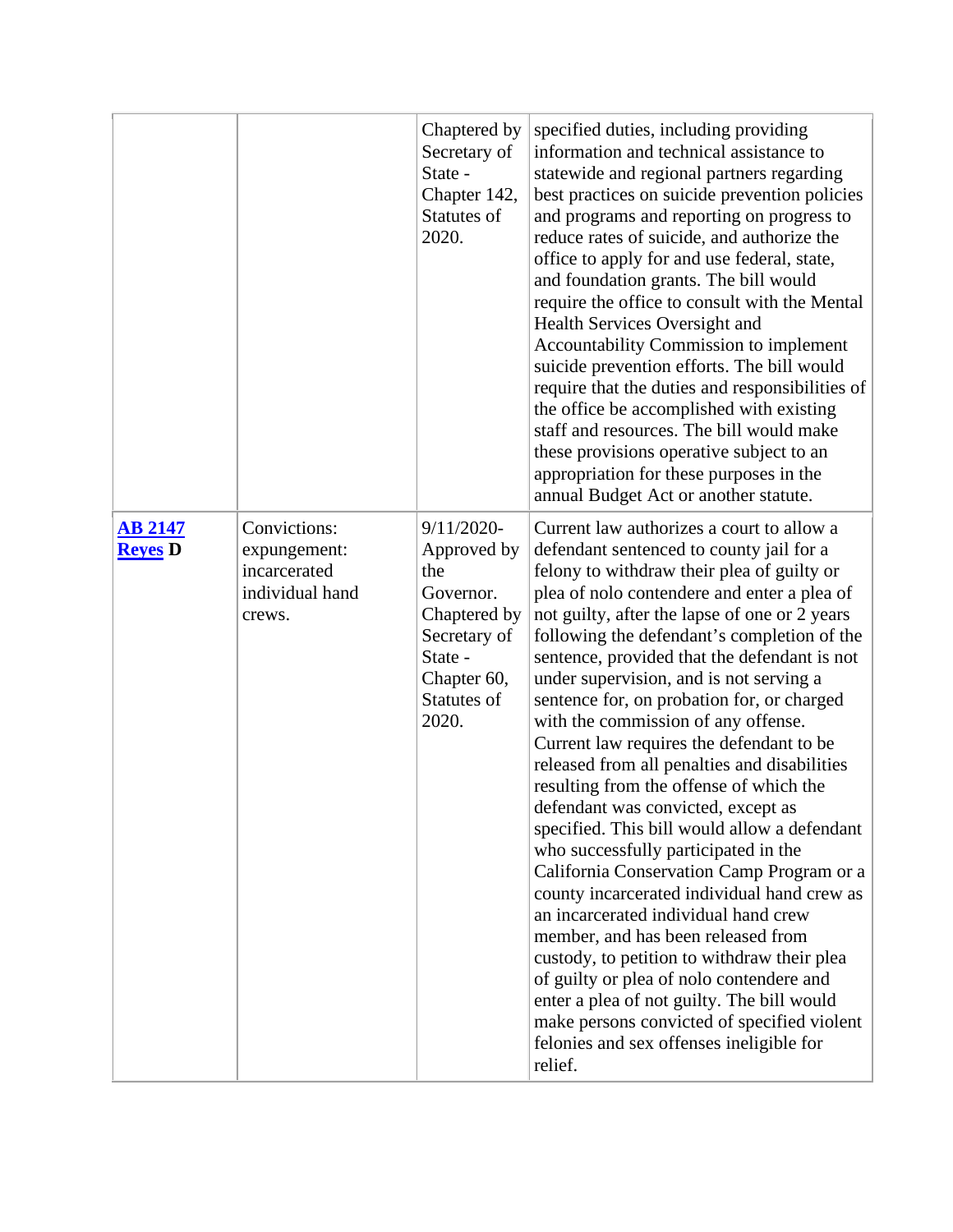| <b>AB 2174</b><br><b>Gallagher R</b>        | Homeless<br>multidisciplinary<br>personnel teams.                                                 | $9/25/2020$ -<br>Approved by<br>the<br>Governor.<br>Chaptered by<br>Secretary of<br>State -<br>Chapter 143,<br>Statutes of<br>2020. | Would additionally authorize the Counties<br>of Yuba and Sutter to jointly establish a<br>homeless adult and family multidisciplinary<br>personnel team. This bill would make<br>legislative findings and declarations as to<br>the necessity of a special statute for the<br>Counties of Yuba and Sutter.                                                                                                                                                                                                                                                                                                                                                                                                                                                                                                                                                                                                                                                                                     |
|---------------------------------------------|---------------------------------------------------------------------------------------------------|-------------------------------------------------------------------------------------------------------------------------------------|------------------------------------------------------------------------------------------------------------------------------------------------------------------------------------------------------------------------------------------------------------------------------------------------------------------------------------------------------------------------------------------------------------------------------------------------------------------------------------------------------------------------------------------------------------------------------------------------------------------------------------------------------------------------------------------------------------------------------------------------------------------------------------------------------------------------------------------------------------------------------------------------------------------------------------------------------------------------------------------------|
| <b>AB 2265</b><br><b>Quirk-Silva D</b>      | <b>Mental Health</b><br>Services Act: use of<br>funds for substance<br>use disorder<br>treatment. | $9/25/2020$ -<br>Approved by<br>the<br>Governor.<br>Chaptered by<br>Secretary of<br>State -<br>Chapter 144,<br>Statutes of<br>2020. | The Mental Health Services Act (MHSA),<br>an initiative measure enacted by the voters<br>as Proposition 63 at the November 2, 2004,<br>statewide general election, funds a system<br>of county mental health plans for the<br>provision of mental health services, as<br>specified. The act establishes the Mental<br>Health Services Fund, which is<br>continuously appropriated to, and<br>administered by, the State Department of<br>Health Care Services to fund specified<br>county mental health programs. This bill<br>would authorize the services for adults,<br>older adults, and children, as well as<br>innovative programs and prevention and<br>early intervention programs that are<br>provided by counties as part of the MHSA<br>to include substance use disorder treatment<br>for children, adults, and older adults with<br>cooccurring mental health and substance<br>use disorders who are eligible to receive<br>mental health services pursuant to those<br>programs. |
| <b>AB 2321</b><br>Jones-<br><b>Sawyer D</b> | Juvenile court<br>records: access.                                                                | 9/30/2020-<br>Approved by<br>the<br>Governor.<br>Chaptered by<br>Secretary of<br>State -<br>Chapter 329,<br>Statutes of<br>2020.    | Current law requires the juvenile court to<br>order the petition of a minor who is subject<br>to the jurisdiction of the court dismissed if<br>the minor satisfactorily completes a term of<br>probation or an informal program of<br>supervision, as specified, and requires the<br>court to seal all records pertaining to that<br>dismissed petition in the custody of the<br>juvenile court and in the custody of law<br>enforcement agencies, the probation<br>department, or the Department of Justice in<br>accordance with a specified procedure.                                                                                                                                                                                                                                                                                                                                                                                                                                      |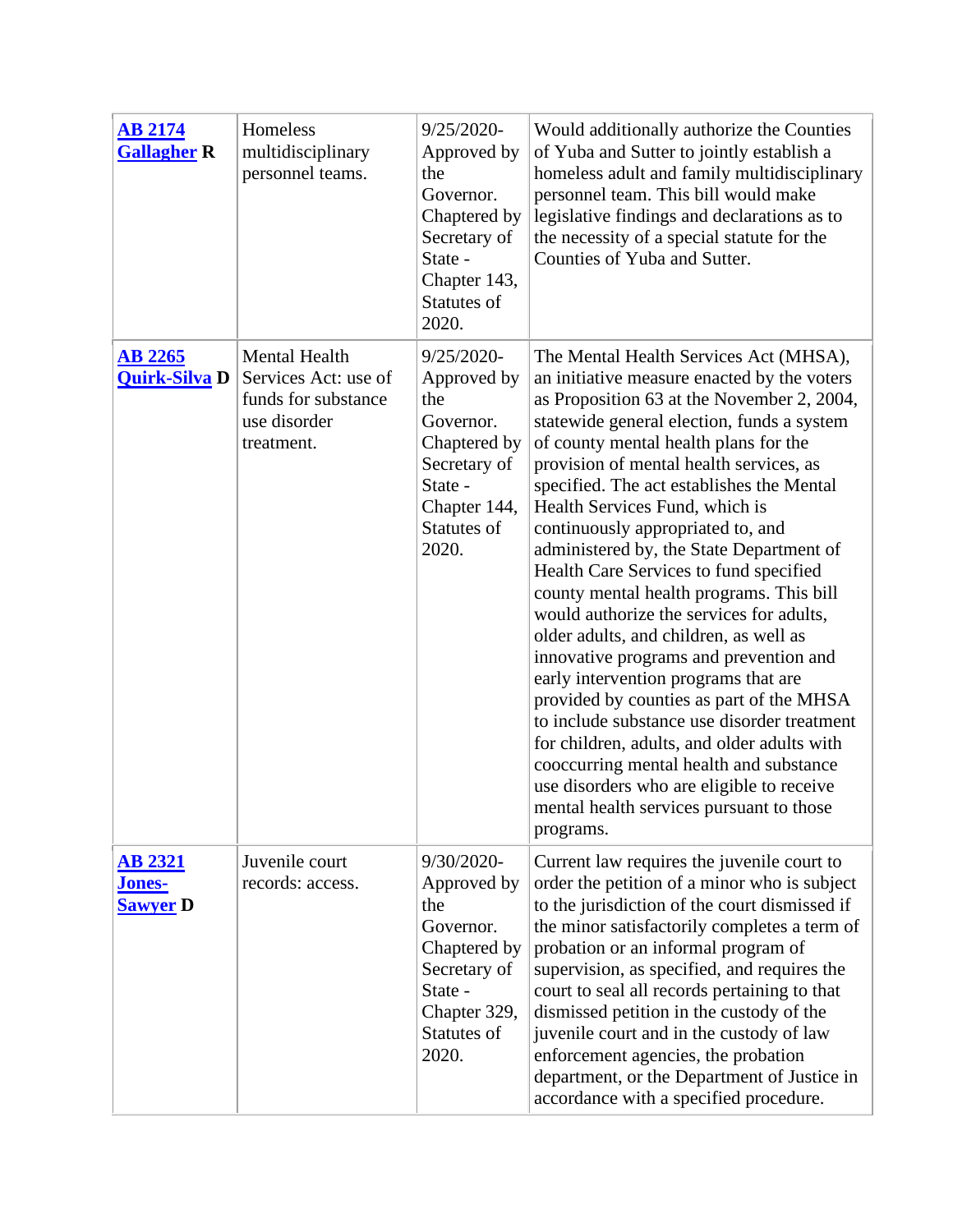|                                           |                             |                                                                                                                                     | Current law also generally authorizes a<br>person who is the subject of a juvenile court<br>record, or the county probation officer, to<br>petition the court to seal the person's<br>records, including records of arrest, relating<br>to the person's case in the custody of the<br>juvenile court and the probation officer and<br>any other agencies, including law<br>enforcement agencies and public officials.<br>This bill would authorize a judge or<br>prosecutor to access specified sealed<br>records under these provisions for the<br>limited purpose of processing the request of<br>a victim or victim's family member to<br>certify victim helpfulness on specified<br>United States Department of Homeland<br>Security forms.                                                                                 |
|-------------------------------------------|-----------------------------|-------------------------------------------------------------------------------------------------------------------------------------|---------------------------------------------------------------------------------------------------------------------------------------------------------------------------------------------------------------------------------------------------------------------------------------------------------------------------------------------------------------------------------------------------------------------------------------------------------------------------------------------------------------------------------------------------------------------------------------------------------------------------------------------------------------------------------------------------------------------------------------------------------------------------------------------------------------------------------|
| <b>AB 2338</b><br><b>Weber D</b>          | Courts: contempt<br>orders. | 9/29/2020-<br>Approved by<br>the<br>Governor.<br>Chaptered by<br>Secretary of<br>State -<br>Chapter 283,<br>Statutes of<br>2020.    | Would permit the court to grant probation<br>or a conditional sentence, as defined, in lieu<br>of an order for community service,<br>imprisonment, or both, for a party found in<br>contempt for failure to comply with a court<br>order pursuant to the Family Code.                                                                                                                                                                                                                                                                                                                                                                                                                                                                                                                                                           |
| <b>AB 2425</b><br>Stone,<br><b>Mark D</b> | Juvenile police<br>records. | $9/30/2020$ -<br>Approved by<br>the<br>Governor.<br>Chaptered by<br>Secretary of<br>State -<br>Chapter 330,<br>Statutes of<br>2020. | Would prohibit a law enforcement agency<br>in any county from releasing a copy of a<br>juvenile police record if the subject of the<br>juvenile police record is (1) a minor who<br>has been diverted by police officers from<br>arrest, citation, detention, or referral to<br>probation or any district attorney and who is<br>currently participating in a diversion<br>program or who has satisfactorily<br>completed a diversion program, (2) a minor<br>who has been counseled and released by<br>police officers without an arrest, citation,<br>detention, or referral to probation or any<br>district attorney, or (3) a minor who does<br>not fall within the jurisdiction of the<br>juvenile delinquency court under current<br>state law, except as specified. The bill<br>would require the law enforcement agency |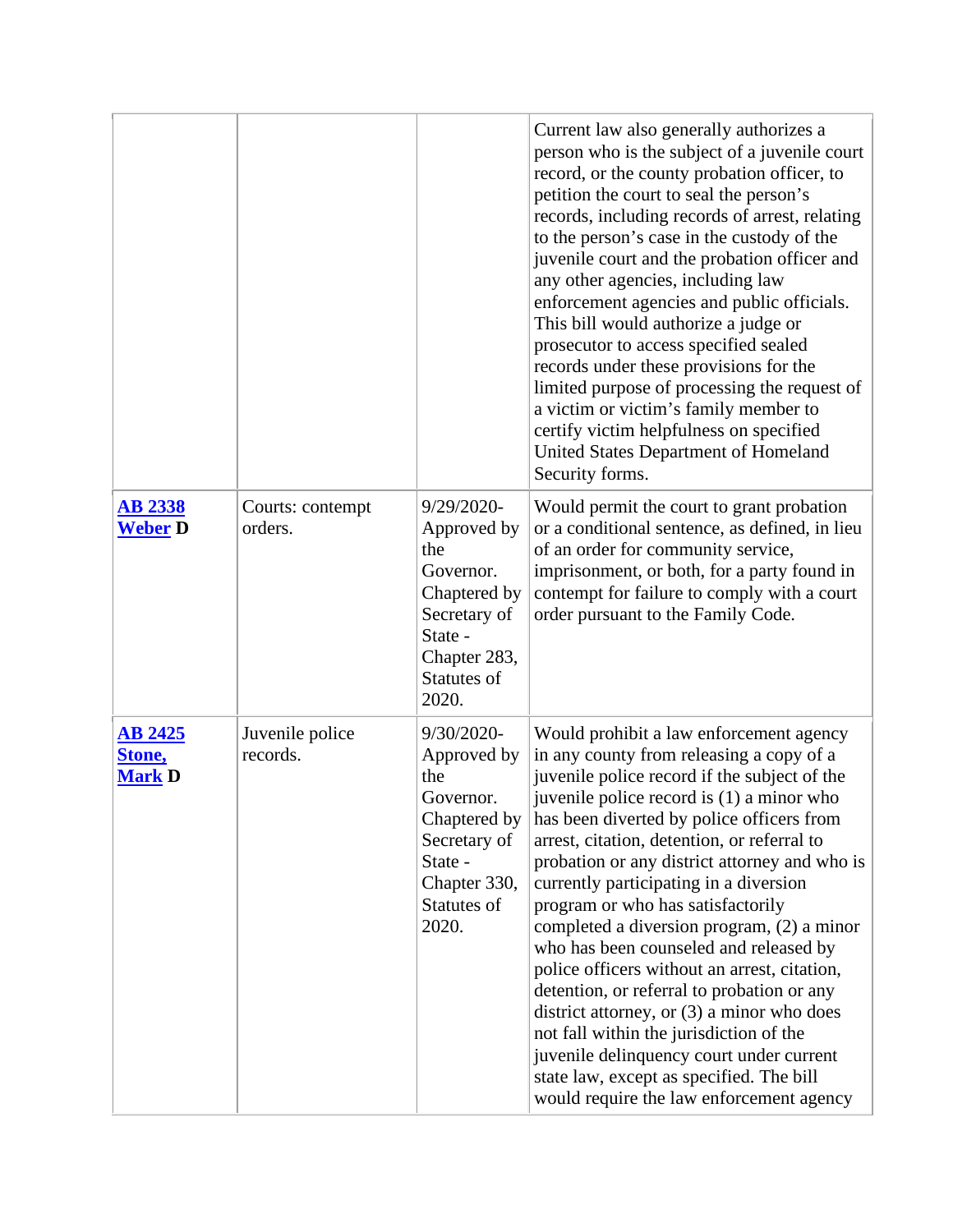|                                           |                                                              |                                                                                                                                     | in possession of the juvenile police record<br>to seal the applicable juvenile police records<br>and all other records in its custody relating<br>to the minor's law enforcement contact or<br>referral and participation in a diversion<br>program, as specified.                                                                                                                                                                                                                                                                                                                                                                                                                                                                                                                                                                                                                                                                                                               |
|-------------------------------------------|--------------------------------------------------------------|-------------------------------------------------------------------------------------------------------------------------------------|----------------------------------------------------------------------------------------------------------------------------------------------------------------------------------------------------------------------------------------------------------------------------------------------------------------------------------------------------------------------------------------------------------------------------------------------------------------------------------------------------------------------------------------------------------------------------------------------------------------------------------------------------------------------------------------------------------------------------------------------------------------------------------------------------------------------------------------------------------------------------------------------------------------------------------------------------------------------------------|
| <b>AB 2426</b><br><b>Reyes</b> D          | Victims of crime.                                            | $9/27/2020$ -<br>Approved by<br>the<br>Governor.<br>Chaptered by<br>Secretary of<br>State -<br>Chapter 187,<br>Statutes of<br>2020. | Current state law requires, upon request by<br>specified persons, that a certifying official<br>from a certifying entity, as defined, certify<br>"victim helpfulness" or "victim"<br>cooperation" on those supplemental forms,<br>respectively, when the requester was a<br>victim of a qualifying criminal activity or<br>human trafficking, and has, is, or is likely to<br>be helpful or cooperative regarding the<br>investigation or prosecution of that<br>qualifying criminal activity, as specified.<br>Current law requires the certifying entity to<br>process those supplemental forms within 30<br>days of the request, unless the noncitizen is<br>in removal proceedings, in which case the<br>certification is required to be processed<br>within 7 days of the request. This bill would<br>clarify that a certifying entity includes the<br>police department of the University of<br>California, a California State University<br>campus, or a school district. |
| <b>AB 2512</b><br>Stone,<br><b>Mark D</b> | Death penalty: person<br>with an intellectual<br>disability. | $9/30/2020$ -<br>Approved by<br>the<br>Governor.<br>Chaptered by<br>Secretary of<br>State -<br>Chapter 331,<br>Statutes of<br>2020. | Current law requires the court to order a<br>hearing to determine whether the defendant<br>has an intellectual disability upon the<br>submission of a declaration by a qualified<br>expert stating the expert's opinion that the<br>defendant is a person with an intellectual<br>disability. Current law defines "intellectual<br>disability" for these purposes as a condition<br>of significantly subaverage general<br>intellectual functioning existing<br>concurrently with deficits in adaptive<br>behavior and manifested before 18 years of<br>age. This bill would change the definition of<br>"intellectual disability" to include<br>conditions that manifest before the end of<br>the developmental period, as defined by<br>clinical standards.                                                                                                                                                                                                                    |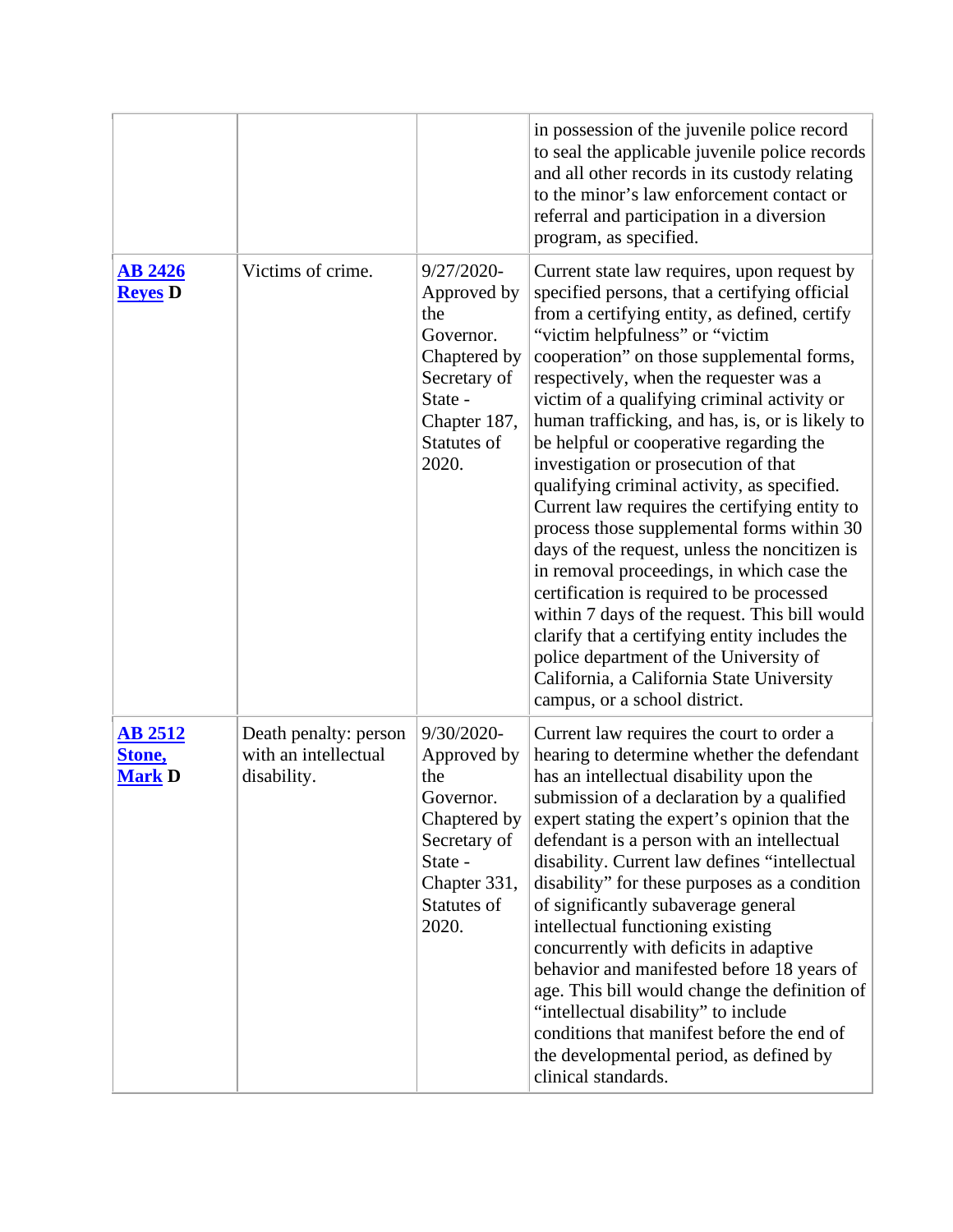| <b>AB 2542</b><br><b>Kalra D</b>     | Criminal procedure:<br>discrimination.           | 9/30/2020-<br>Approved by<br>the<br>Governor.<br>Chaptered by<br>Secretary of<br>State -<br>Chapter 317,<br>Statutes of<br>2020. | Would prohibit the state from seeking a<br>criminal conviction or sentence on the basis<br>of race, ethnicity, or national origin, as<br>specified. The bill would allow a writ of<br>habeas corpus to be prosecuted on the basis<br>of that prohibition, and would require the<br>defendant to appear at the evidentiary<br>hearing by video unless their presence in<br>court is needed. The bill would permit a<br>defendant to file a motion requesting<br>disclosure of all evidence relevant to a<br>potential violation of that prohibition that is<br>in the possession or control of the<br>prosecutor and would require a court, upon<br>a showing of good cause, to order those<br>records to be released. The bill would<br>authorize a court that finds a violation of<br>that prohibition to impose a specified<br>remedy. The bill would apply its provisions<br>to adjudications and dispositions in the<br>juvenile delinquency system. The bill would<br>apply its provisions only prospectively to |
|--------------------------------------|--------------------------------------------------|----------------------------------------------------------------------------------------------------------------------------------|-----------------------------------------------------------------------------------------------------------------------------------------------------------------------------------------------------------------------------------------------------------------------------------------------------------------------------------------------------------------------------------------------------------------------------------------------------------------------------------------------------------------------------------------------------------------------------------------------------------------------------------------------------------------------------------------------------------------------------------------------------------------------------------------------------------------------------------------------------------------------------------------------------------------------------------------------------------------------------------------------------------------------|
|                                      |                                                  |                                                                                                                                  | cases in which judgment has not been<br>entered prior to January 1, 2021.                                                                                                                                                                                                                                                                                                                                                                                                                                                                                                                                                                                                                                                                                                                                                                                                                                                                                                                                             |
| <b>AB 2606</b><br><b>Cervantes D</b> | Criminal justice:<br>supervised release<br>file. | 9/30/2020-<br>Approved by<br>the<br>Governor.<br>Chaptered by<br>Secretary of<br>State -<br>Chapter 332,<br>Statutes of<br>2020. | Would require each county probation<br>department or other supervising county<br>agency to update any supervised release file<br>that is available to them on CLETS by<br>entering any person that is placed on any<br>form of postconviction supervision within<br>their jurisdiction, as specified.                                                                                                                                                                                                                                                                                                                                                                                                                                                                                                                                                                                                                                                                                                                 |
| <u>AB 2617</u><br><b>Gabriel D</b>   | Firearms: gun<br>violence restraining<br>orders. | 9/29/2020-<br>Approved by<br>the<br>Governor.<br>Chaptered by<br>Secretary of<br>State -<br>Chapter 286,<br>Statutes of<br>2020. | Current law allows a court to issue an order<br>restraining an individual from possessing a<br>firearm for the duration of the order.<br>Current law allows the court to issue a<br>temporary emergency gun violence<br>restraining order on an ex parte basis if the<br>possession of a firearm by the subject of the<br>petition poses an immediate and present<br>danger. Existing law requires a law<br>enforcement officer who requests a<br>temporary emergency gun violence                                                                                                                                                                                                                                                                                                                                                                                                                                                                                                                                    |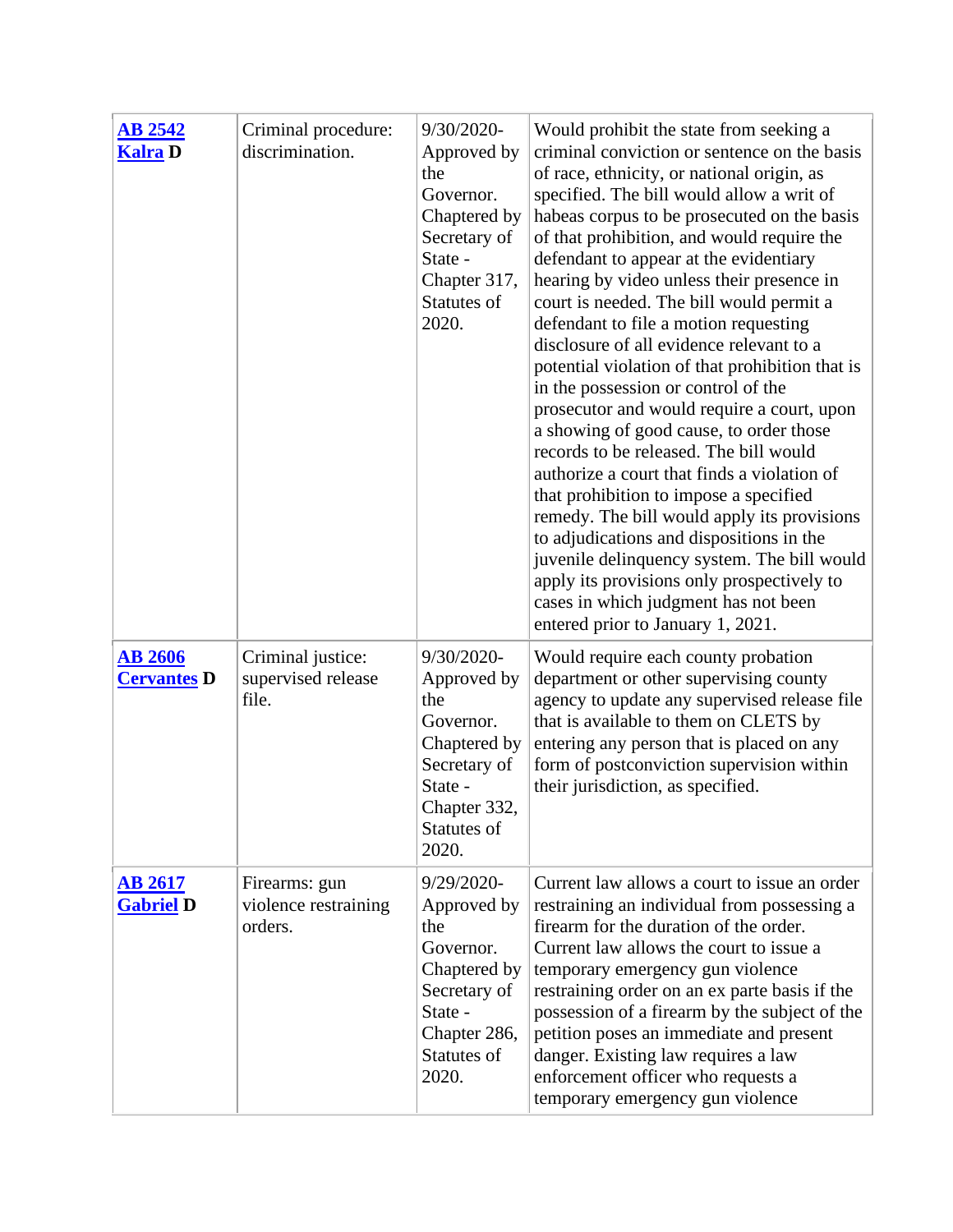|                                             |                                           |                                                                                                                                  | restraining order to take certain steps,<br>including filing a copy of the order with the<br>court as soon as practicable after issuance.<br>This bill would instead require the law<br>enforcement officer to file a copy of the<br>order with the court as soon as practicable,<br>but not later than 3 court days, after<br>issuance.                                                                                                                                                                                                                                                                                                                                                                                                                                                                                                                                                                                |
|---------------------------------------------|-------------------------------------------|----------------------------------------------------------------------------------------------------------------------------------|-------------------------------------------------------------------------------------------------------------------------------------------------------------------------------------------------------------------------------------------------------------------------------------------------------------------------------------------------------------------------------------------------------------------------------------------------------------------------------------------------------------------------------------------------------------------------------------------------------------------------------------------------------------------------------------------------------------------------------------------------------------------------------------------------------------------------------------------------------------------------------------------------------------------------|
| <b>AB 2655</b><br><b>Gipson D</b>           | Invasion of privacy:<br>first responders. | 9/28/2020-<br>Approved by<br>the<br>Governor.<br>Chaptered by<br>Secretary of<br>State -<br>Chapter 219,<br>Statutes of<br>2020. | Would make it a misdemeanor for a first<br>responder, as defined, who responds to the<br>scene of an accident or crime to capture the<br>photographic image of a deceased person<br>for any purpose other than an official law<br>enforcement purpose or a genuine public<br>interest. By creating a new crime, the bill<br>would impose a state-mandated local<br>program. The bill would require an agency<br>that employs first responders to, on January<br>1, 2021, notify those first responders of the<br>prohibition imposed by the bill.                                                                                                                                                                                                                                                                                                                                                                       |
| <b>AB 2699</b><br><b>Santiago D</b>         | Firearms: unsafe<br>handguns.             | 9/29/2020-<br>Approved by<br>the<br>Governor.<br>Chaptered by<br>Secretary of<br>State -<br>Chapter 289,<br>Statutes of<br>2020. | Would exempt from the prohibition on<br>unsafe handguns, the sale of a handgun to,<br>or the purchase of a handgun by, additional<br>specified entities for use by sworn members<br>of those entities, including the California<br>Horse Racing Board and the State<br>Department of Public Health. This bill<br>would specify that the sale of an unsafe<br>handgun to certain specified entities and<br>members of those entities is only authorized<br>if the handgun is to be used as a service<br>weapon by a peace officer who has<br>successfully completed the basic course<br>prescribed by the Commission on Peace<br>Officer Standards and Training (POST) and<br>who qualifies with the handgun, as<br>specified, at least every 6 months. The bill<br>would also provide that this training<br>requirement would be satisfied by<br>completion of other specified POST<br>training before January 1, 2021. |
| <b>AB 2741</b><br>Rubio,<br><b>Blanca</b> D | Children's advocacy<br>centers.           | 9/30/2020-<br>Signed by<br>the Governor                                                                                          | Would authorize a county, in order to<br>implement a multidisciplinary response to<br>investigate reports involving child physical                                                                                                                                                                                                                                                                                                                                                                                                                                                                                                                                                                                                                                                                                                                                                                                      |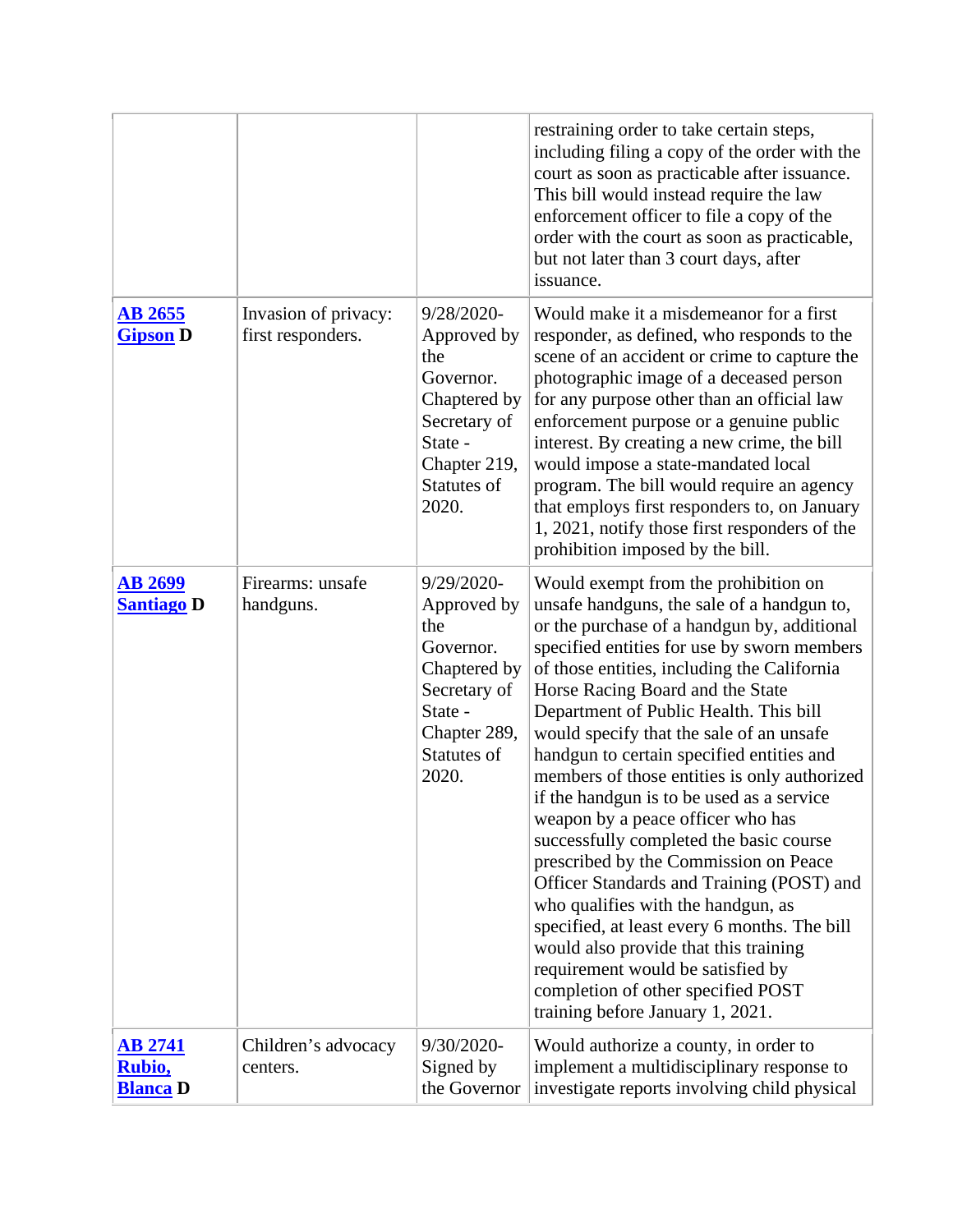|                                      |                                                        |                                                                                                                                  | or sexual abuse, exploitation, or<br>maltreatment, to use a children's advocacy<br>center that includes representatives from<br>specified disciplines and provides dedicated<br>child-focused settings for interviews and<br>other services. The bill would authorize<br>members of a multidisciplinary team<br>associated with a children's advocacy<br>center to share with each other information<br>in their possession concerning the child, the<br>family of the child, and the person who is<br>the subject of the abuse or neglect<br>investigation, as specified. The bill would<br>exempt an employee or designated agent of<br>the center from liability under specified<br>circumstances. |
|--------------------------------------|--------------------------------------------------------|----------------------------------------------------------------------------------------------------------------------------------|-------------------------------------------------------------------------------------------------------------------------------------------------------------------------------------------------------------------------------------------------------------------------------------------------------------------------------------------------------------------------------------------------------------------------------------------------------------------------------------------------------------------------------------------------------------------------------------------------------------------------------------------------------------------------------------------------------|
| <b>AB 2805</b><br><b>Eggman</b> D    | Juveniles:<br>reunification.                           | 9/30/2020-<br>Signed by<br>the Governor                                                                                          | Current law prohibits a court from ordering<br>reunification services when the child was<br>under 5 years of age and suffered severe<br>physical abuse by a parent or guardian<br>unless the court finds, based on competent<br>testimony, that the services are likely to<br>prevent reabuse or continued neglect of the<br>child or that failure to try reunification will<br>be detrimental to the child because the child<br>is closely and positively attached to that<br>parent. This bill would instead require the<br>court to make that finding based on<br>competent evidence.                                                                                                              |
| <b>AB 2844</b><br><b>Obernolte R</b> | Guardians and<br>conservators: duties:<br>accountings. | 9/28/2020-<br>Approved by<br>the<br>Governor.<br>Chaptered by<br>Secretary of<br>State -<br>Chapter 221,<br>Statutes of<br>2020. | The Guardianship-Conservatorship Law<br>generally establishes the standards and<br>procedures for the appointment and<br>termination of an appointment for a<br>guardian or conservator of a person, an<br>estate, or both. Current law requires a<br>guardian or conservator to present the<br>accounting of the assets of the estate of the<br>ward or conservatee to the court at specified<br>intervals and defines an "account<br>statement" for these purposes to include an<br>original account statement from any<br>institution or financial institution. This bill<br>would expand the definition of "account<br>statement" to include a verified electronic                                |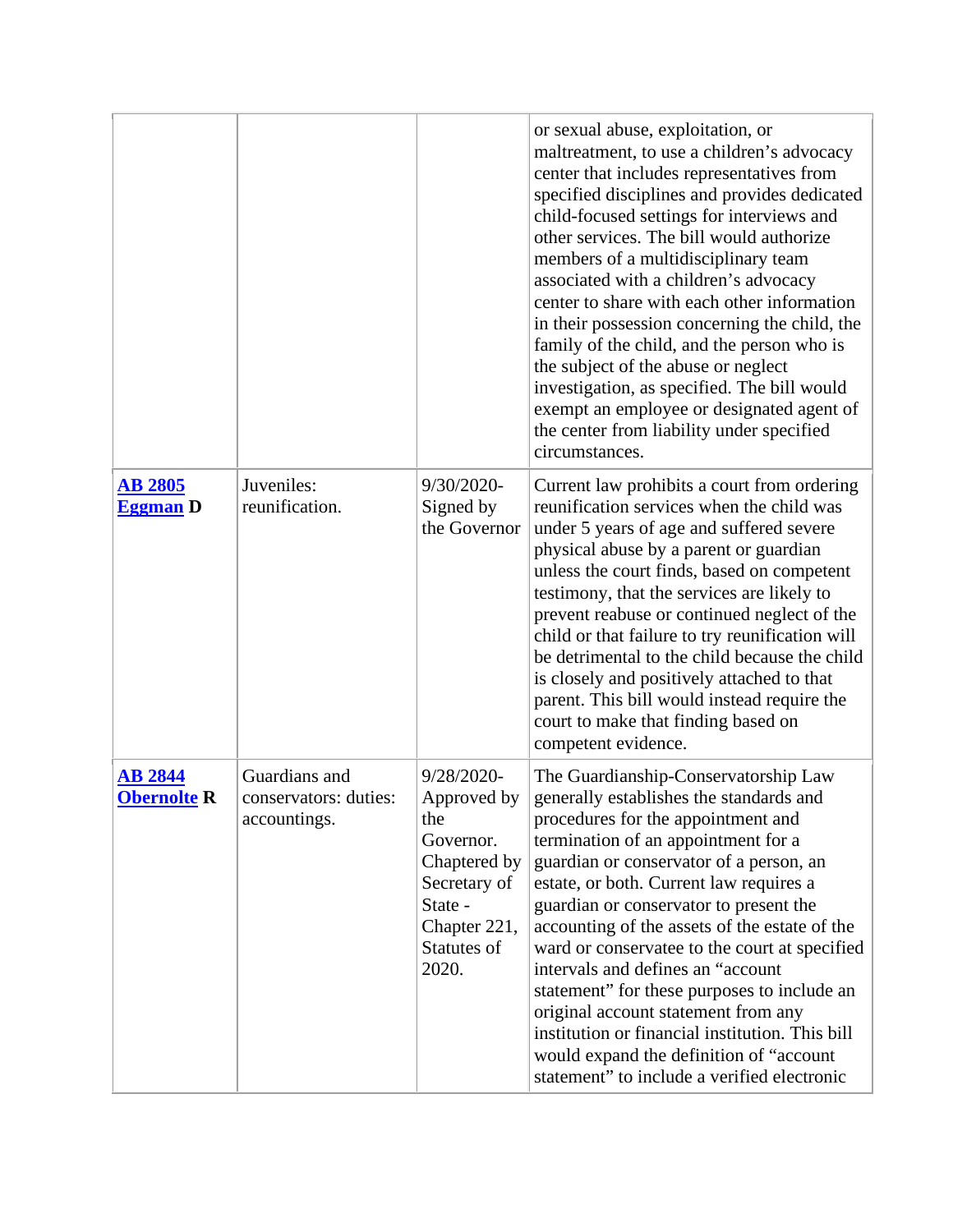|                                                    |                                     |                                                                                                                                  | statement that is certified under penalty of<br>perjury in a specified manner.                                                                                                                                                                                                                                                                                                                                                                                                                                                                                                                                                                                                                                                                                                                                                                                                                                                                                                                                                                                                                                                                                                                                                                                                                                          |
|----------------------------------------------------|-------------------------------------|----------------------------------------------------------------------------------------------------------------------------------|-------------------------------------------------------------------------------------------------------------------------------------------------------------------------------------------------------------------------------------------------------------------------------------------------------------------------------------------------------------------------------------------------------------------------------------------------------------------------------------------------------------------------------------------------------------------------------------------------------------------------------------------------------------------------------------------------------------------------------------------------------------------------------------------------------------------------------------------------------------------------------------------------------------------------------------------------------------------------------------------------------------------------------------------------------------------------------------------------------------------------------------------------------------------------------------------------------------------------------------------------------------------------------------------------------------------------|
| <b>AB 2944</b><br>Stone,<br><b>Mark D</b>          | Foster care.                        | 9/18/2020-<br>Approved by<br>the<br>Governor.<br>Chaptered by<br>Secretary of<br>State -<br>Chapter 104,<br>Statutes of<br>2020. | Current law, as part of the Continuum of<br>Care Reform (CCR), requires the State<br>Department of Social Services to implement<br>a resource family approval process, and<br>directs counties and foster family agencies,<br>to approve resource families, as defined, in<br>lieu of licensing foster family homes,<br>certifying foster homes by foster family<br>agencies, approving relatives and<br>nonrelative extended family members as<br>foster care providers, and approving<br>guardians and adoptive families. Current<br>law requires a foster family agency to, and<br>authorizes a county to, conduct a reference<br>check of a resource family applicant before<br>approval by contacting specified entities,<br>including any foster family agencies that<br>have certified the applicant. This bill would,<br>among other things, clarify that the<br>reference check is to determine whether it is<br>safe and appropriate approve the resource<br>family, and would require that a foster<br>family agency that has previously certified<br>the applicant or approved the applicant as a<br>resource family to divulge information, as<br>specified, regarding the applicant within 20<br>business days of being contacted by a foster<br>family agency or county conducting a<br>reference check. |
| <b>AB 3043</b><br><u>Jones-</u><br><b>Sawyer D</b> | Corrections:<br>confidential calls. | 9/30/2020-<br>Approved by<br>the<br>Governor.<br>Chaptered by<br>Secretary of<br>State -<br>Chapter 333,<br>Statutes of<br>2020. | This bill would require the Department of<br>Corrections and Rehabilitation to approve an<br>attorney's request to make confidential<br>calls, as specified. The bill would require<br>the department to provide the inmate at<br>least 30 minutes once per month, per case,<br>to make those calls, unless the inmate or<br>attorney requests less time.                                                                                                                                                                                                                                                                                                                                                                                                                                                                                                                                                                                                                                                                                                                                                                                                                                                                                                                                                               |
| <u>AB 3073</u><br><b>Wicks D</b>                   | CalFresh:<br>preenrollment.         | 9/28/2020-<br>Approved by<br>the                                                                                                 | Would require the State Department of<br>Social Services, no later than September 1,<br>2022, to issue an all-county letter                                                                                                                                                                                                                                                                                                                                                                                                                                                                                                                                                                                                                                                                                                                                                                                                                                                                                                                                                                                                                                                                                                                                                                                             |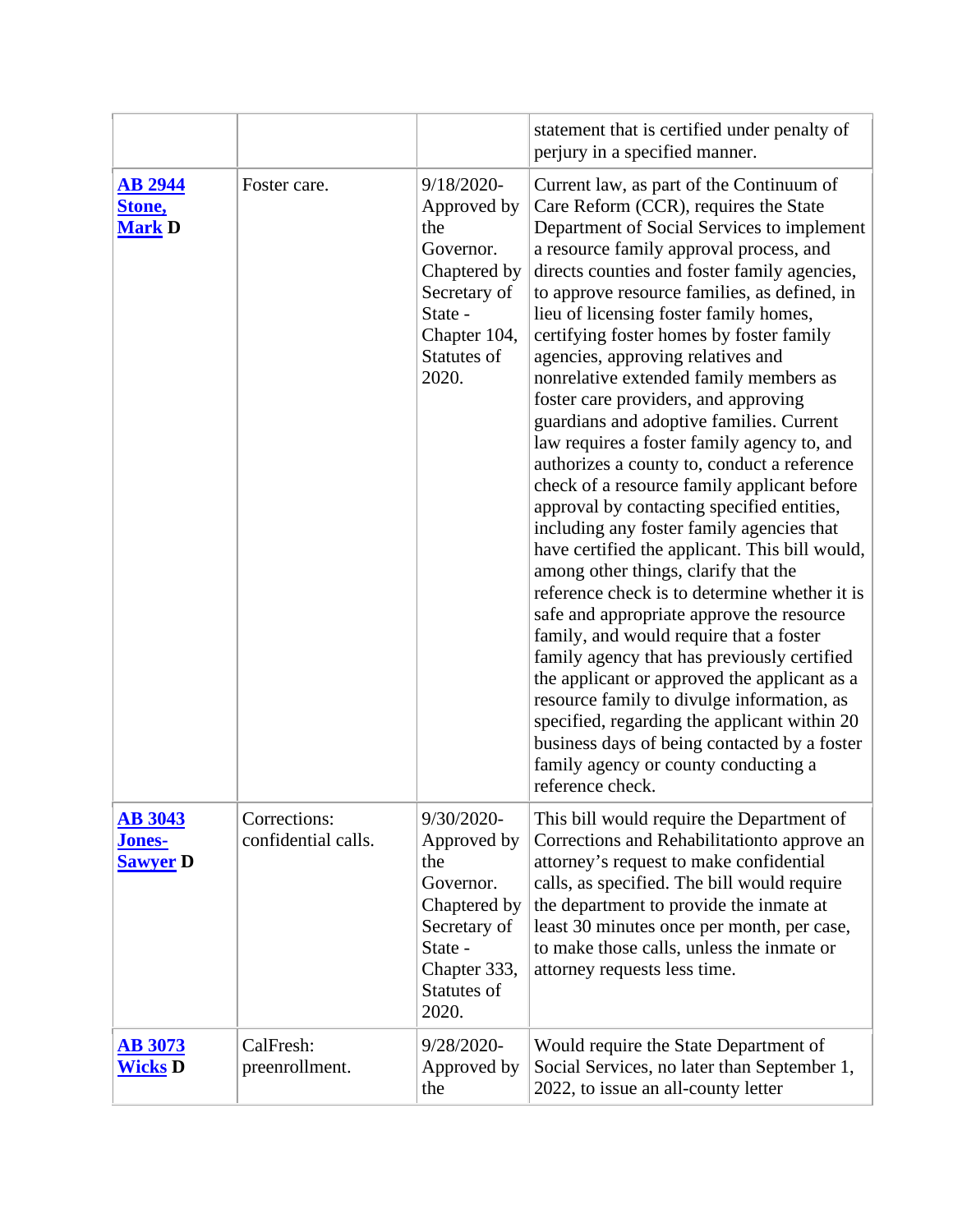|                                  |                                                                                          | Governor.<br>Chaptered by<br>Secretary of<br>State -<br>Chapter 225,<br>Statutes of<br>2020.                                        | containing recommendations and suggested<br>methods for county human services<br>agencies to partner with the Department of<br>Corrections and Rehabilitation and county<br>jails to enroll otherwise eligible applicants<br>for the CalFresh program to ensure that an<br>applicant's benefits may begin as soon as<br>possible upon reentry of the applicant into<br>the community from the state prison or a<br>county jail. The bill would require the all-<br>county letter to include specified<br>information on the benefits of enrolling<br>formerly incarcerated individuals into the<br>CalFresh program, the acceptable forms of<br>identification needed to apply for CalFresh<br>benefits, and information on how to connect<br>individuals released from the state prison<br>with employment or employment and<br>training opportunities.                                                               |
|----------------------------------|------------------------------------------------------------------------------------------|-------------------------------------------------------------------------------------------------------------------------------------|------------------------------------------------------------------------------------------------------------------------------------------------------------------------------------------------------------------------------------------------------------------------------------------------------------------------------------------------------------------------------------------------------------------------------------------------------------------------------------------------------------------------------------------------------------------------------------------------------------------------------------------------------------------------------------------------------------------------------------------------------------------------------------------------------------------------------------------------------------------------------------------------------------------------|
| <b>AB 3099</b><br><b>Ramos</b> D | Department of<br>Justice: law<br>enforcement<br>assistance with tribal<br>issues: study. | $9/25/2020$ -<br>Approved by<br>the<br>Governor.<br>Chaptered by<br>Secretary of<br>State -<br>Chapter 170,<br>Statutes of<br>2020. | Current law establishes a Rural Indian<br>Crime Prevention Program to provide<br>grants to local law enforcement agencies to<br>provide training to officers and to provide<br>specified services to Native American<br>persons and communities. This bill would<br>require the department, upon an<br>appropriation of funds by the Legislature, to<br>provide technical assistance to local law<br>enforcement agencies, as specified, and<br>tribal governments with Indian lands,<br>relating to tribal issues, including providing<br>guidance for law enforcement education<br>and training on policing and criminal<br>investigations on Indian lands, providing<br>guidance on improving crime reporting,<br>crime statistics, criminal procedures, and<br>investigative tools, and facilitating and<br>supporting improved communication<br>between local law enforcement agencies<br>and tribal governments. |
| <b>AB 3234</b><br><b>Ting D</b>  | Public Safety.                                                                           | 9/30/2020-<br>Approved by<br>the<br>Governor.<br>Chaptered by                                                                       | Would authorize a judge in the superior<br>court in which a misdemeanor is being<br>prosecuted to offer misdemeanor diversion<br>to a defendant over the objection of a<br>prosecuting attorney, except as specified.                                                                                                                                                                                                                                                                                                                                                                                                                                                                                                                                                                                                                                                                                                  |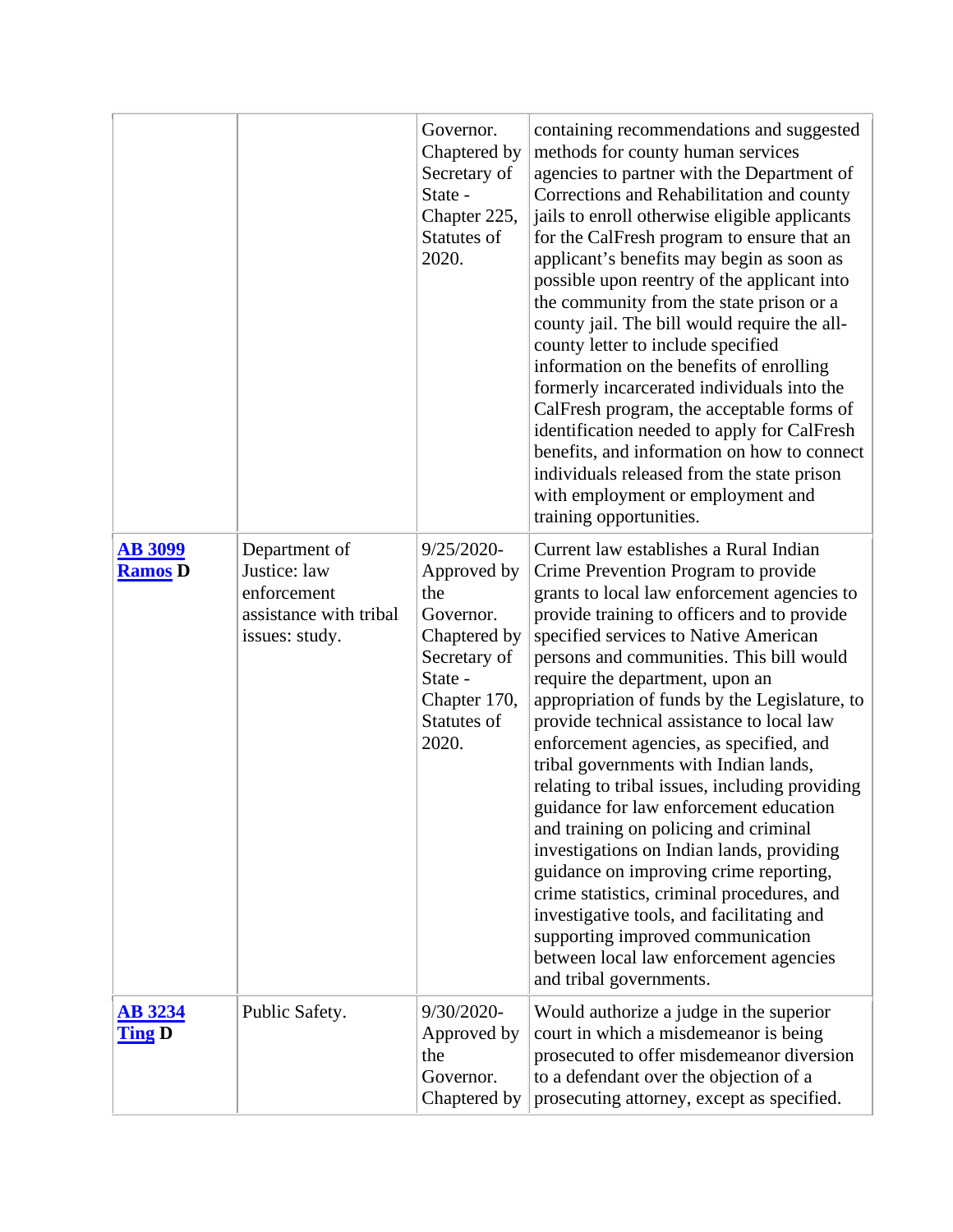|                                  |                                              | Secretary of<br>State -<br>Chapter 334,<br>Statutes of<br>2020.                                                                  | The bill would authorize the judge to<br>continue a diverted case for a period not to<br>exceed 24 months and order the defendant<br>to comply with the terms, conditions, and<br>programs the judge deems appropriate<br>based on the defendant's specific situation.<br>The bill would require the judge, at the end<br>of the diversion period and if the defendant<br>complies with all required terms,<br>conditions, and programs, to dismiss the<br>action against the defendant, and would<br>deem the arrest upon which diversion was<br>imposed to have never occurred, as<br>specified.                                                                                                                                                                                                                                                                                                                                                                                                                                                                                                                                                                                                                                                                                                                                                     |
|----------------------------------|----------------------------------------------|----------------------------------------------------------------------------------------------------------------------------------|--------------------------------------------------------------------------------------------------------------------------------------------------------------------------------------------------------------------------------------------------------------------------------------------------------------------------------------------------------------------------------------------------------------------------------------------------------------------------------------------------------------------------------------------------------------------------------------------------------------------------------------------------------------------------------------------------------------------------------------------------------------------------------------------------------------------------------------------------------------------------------------------------------------------------------------------------------------------------------------------------------------------------------------------------------------------------------------------------------------------------------------------------------------------------------------------------------------------------------------------------------------------------------------------------------------------------------------------------------|
| <b>AB 3242</b><br><b>Irwin</b> D | Mental health:<br>involuntary<br>commitment. | 9/25/2020-<br>Approved by<br>the<br>Governor.<br>Chaptered by<br>Secretary of<br>State -<br>Chapter 149,<br>Statutes of<br>2020. | The Lanterman-Petris-Short Act authorizes<br>the involuntary commitment and treatment<br>of persons with specified mental health<br>disorders for the protection of the persons<br>so committed. Under the act, if a person, as<br>a result of a mental health disorder, is a<br>danger to others, or to themselves, or is<br>gravely disabled, the person may, upon<br>probable cause, be taken into custody for a<br>period of up to 72 hours for assessment,<br>evaluation, and crisis intervention, or<br>placement for evaluation and treatment.<br>Current law requires persons providing the<br>evaluation services to be properly qualified<br>professionals, and authorizes those<br>professionals to provide telehealth<br>evaluation services. Current law also<br>provides immunity from civil and criminal<br>liability for similar detention by specified<br>licensed general acute care hospitals,<br>licensed acute psychiatric hospitals,<br>licensed professional staff at those<br>hospitals, or any physician and surgeon<br>providing emergency medical services in<br>any department of those hospitals if various<br>conditions are met. This bill would<br>authorize an examination, assessment, or<br>evaluation specified, required, or authorized<br>by the above-mentioned provisions to be<br>conducted using telehealth. |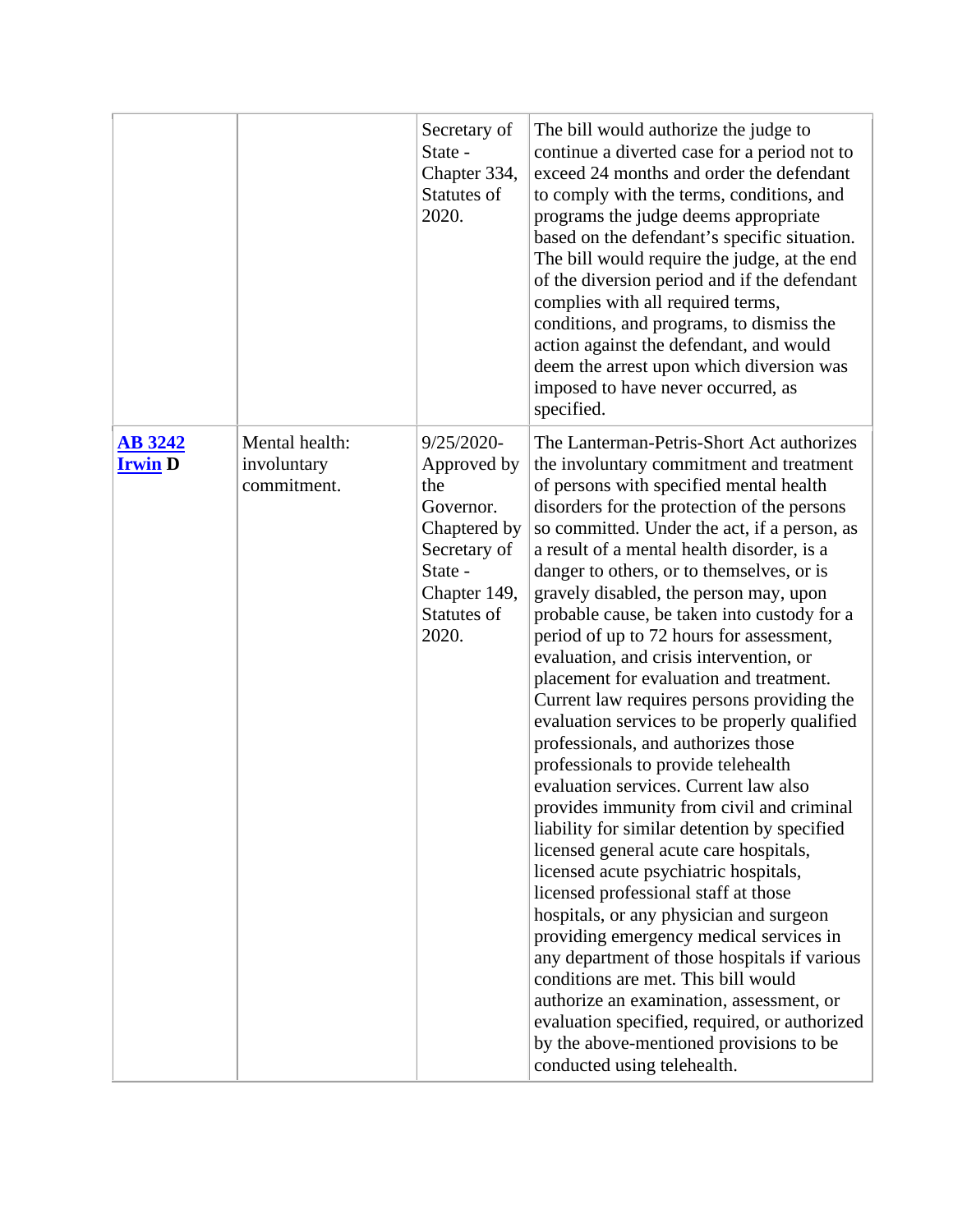| <b>SB 132</b><br><b>Wiener</b> D   | Corrections.                           | 9/26/2020-<br>Approved by<br>the<br>Governor.<br>Chaptered by<br>Secretary of<br>State.<br>Chapter 182,<br>Statutes of<br>2020. | Would require the Department of<br>Corrections and Rehabilitation to, during<br>initial intake and classification, and in a<br>private setting, ask each individual entering<br>into the custody of the department to<br>specify the individual's gender identity and<br>sex assigned at birth, whether the individual<br>identifies as transgender, nonbinary, or<br>intersex, and their gender pronoun and<br>honorific. The bill would prohibit the<br>department from disciplining a person for<br>refusing to answer or not disclosing<br>complete information in response to these<br>questions. The bill would authorize a person<br>under the jurisdiction of the department to<br>update this information. The bill would<br>prohibit staff, contractors, and volunteers of<br>the department from failing to consistently<br>use the gender pronoun and honorific an<br>individual has specified in verbal and<br>written communications with or regarding<br>that individual that involve the use of a<br>pronoun or honorific. |
|------------------------------------|----------------------------------------|---------------------------------------------------------------------------------------------------------------------------------|--------------------------------------------------------------------------------------------------------------------------------------------------------------------------------------------------------------------------------------------------------------------------------------------------------------------------------------------------------------------------------------------------------------------------------------------------------------------------------------------------------------------------------------------------------------------------------------------------------------------------------------------------------------------------------------------------------------------------------------------------------------------------------------------------------------------------------------------------------------------------------------------------------------------------------------------------------------------------------------------------------------------------------------------|
| <b>SB 145</b><br><b>Wiener</b> D   | Sex offenders:<br>registration.        | 9/11/2020-<br>Approved by<br>the<br>Governor.<br>Chaptered by<br>Secretary of<br>State.<br>Chapter 79,<br>Statutes of<br>2020.  | The Sex Offender Registration Act, requires<br>a person convicted of one of certain crimes,<br>as specified, to register with law<br>enforcement as a sex offender while<br>residing in California or while attending<br>school or working in California, as<br>specified. A willful failure to register, as<br>required by the act, is a misdemean or or<br>felony, depending on the underlying<br>offense. This bill would exempt from<br>mandatory registration under the act a<br>person convicted of certain offenses<br>involving minors if the person is not more<br>than 10 years older than the minor and if<br>that offense is the only one requiring the<br>person to register.                                                                                                                                                                                                                                                                                                                                                 |
| <b>SB 203</b><br><b>Bradford D</b> | Juveniles: custodial<br>interrogation. | 9/30/2020-<br>Approved by<br>the<br>Governor.<br>Chaptered by<br>Secretary of                                                   | Current law requires, until January 1, 2025,<br>that a youth 15 years of age or younger<br>consult with legal counsel in person, by<br>telephone, or by video conference prior to a<br>custodial interrogation and before waiving<br>any specified rights. Existing law directs a                                                                                                                                                                                                                                                                                                                                                                                                                                                                                                                                                                                                                                                                                                                                                          |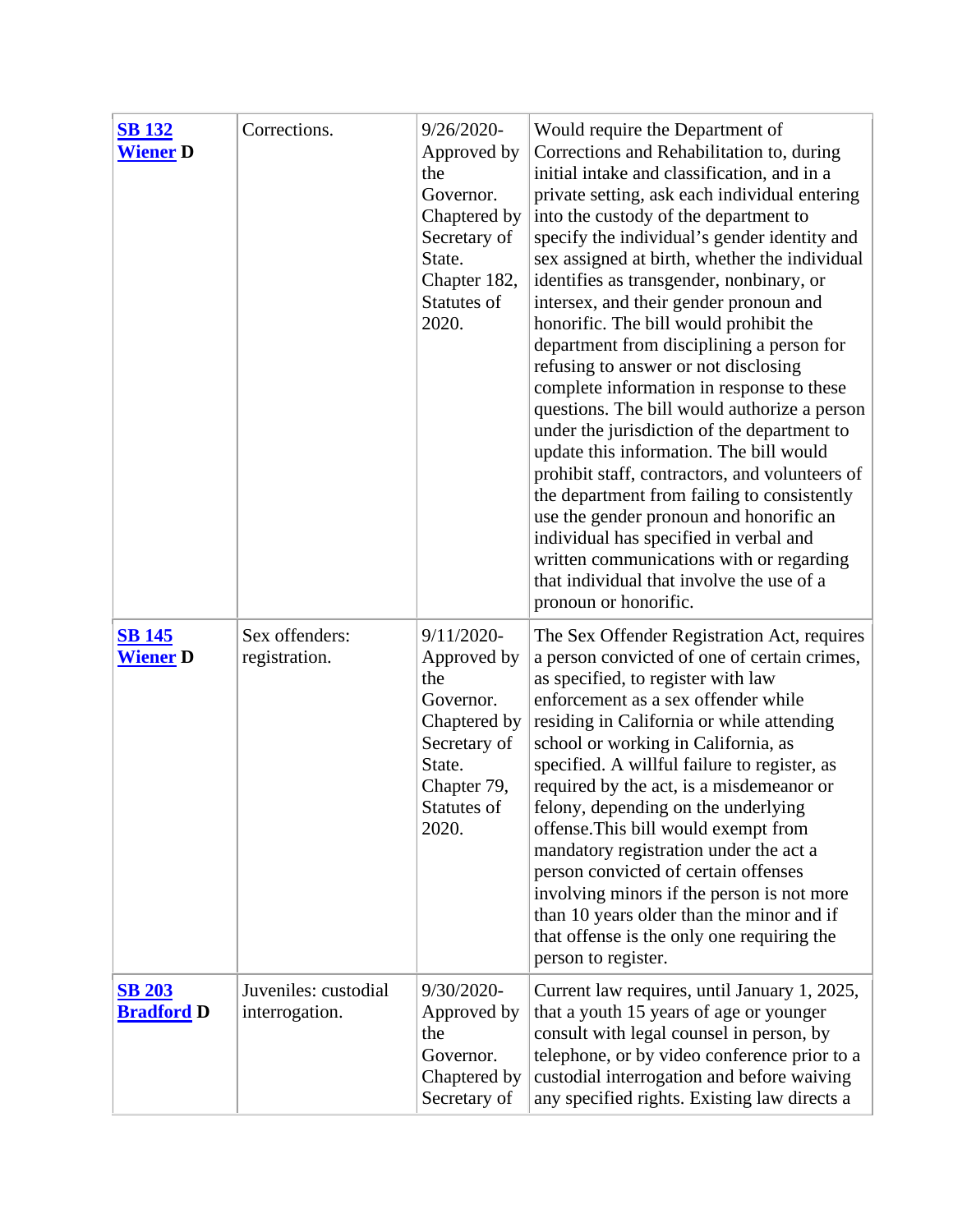|                                     |                                                 | State.<br>Chapter 335,<br>Statutes of<br>2020.                                                                                  | court deciding the admissibility of<br>statements made by a youth 15 years of age<br>or younger during or after a custodial<br>interrogation to consider the effects of<br>failing to provide counsel before the<br>custodial interrogation. Current law directs<br>the Governor to convene a panel of experts<br>to examine the effects and outcomes of<br>these provisions, including the appropriate<br>age of youth to whom these provisions<br>should apply. This bill would instead apply<br>these provisions to a youth 17 years of age<br>or younger, and would indefinitely extend<br>the operation of these provisions.                                                                                                                                                                                                                                                                                                                                                                 |
|-------------------------------------|-------------------------------------------------|---------------------------------------------------------------------------------------------------------------------------------|---------------------------------------------------------------------------------------------------------------------------------------------------------------------------------------------------------------------------------------------------------------------------------------------------------------------------------------------------------------------------------------------------------------------------------------------------------------------------------------------------------------------------------------------------------------------------------------------------------------------------------------------------------------------------------------------------------------------------------------------------------------------------------------------------------------------------------------------------------------------------------------------------------------------------------------------------------------------------------------------------|
| <b>SB 388</b><br><b>Galgiani</b> D  | Missing persons:<br>reports: local<br>agencies. | 9/28/2020-<br>Approved by<br>the<br>Governor.<br>Chaptered by<br>Secretary of<br>State.<br>Chapter 228,<br>Statutes of<br>2020. | Current law requires all local police and<br>sheriffs' departments to accept reports of<br>missing persons without delay and to use a<br>specified form in order to obtain the release<br>of dental or skeletal X-ray records, as<br>provided. If the missing person is under 21<br>years of age, or the person is determined to<br>be at risk, existing law requires the police<br>department or sheriff's department to<br>broadcast a "Be On the Lookout" bulletin<br>and to transmit the report to the Department<br>of Justice, as provided. Under current law,<br>these requirements are not operative in a<br>local jurisdiction if the governing body of a<br>local agency adopts a resolution expressly<br>making these requirements inoperative.<br>This bill would delete the authorization to<br>make the reporting requirements inoperative<br>in a local jurisdiction by resolution, thereby<br>making those requirements mandatory and<br>imposing a state-mandated local program. |
| <b>SB 480</b><br><b>Archuleta</b> D | Law enforcement<br>uniforms.                    | 9/30/2020-<br>Approved by<br>the<br>Governor.<br>Chaptered by<br>Secretary of<br>State.<br>Chapter 336,<br>Statutes of<br>2020. | Current law prohibits the wearing of a<br>military uniform, as specified, by any<br>person not authorized to wear that<br>uniform. This bill would prohibit, with<br>certain exceptions, a law enforcement<br>agency from authorizing or allowing its<br>employees to wear a uniform that is made<br>from a camouflage printed or patterned<br>material or a uniform that is substantially<br>similar, as described, to a uniform of the                                                                                                                                                                                                                                                                                                                                                                                                                                                                                                                                                          |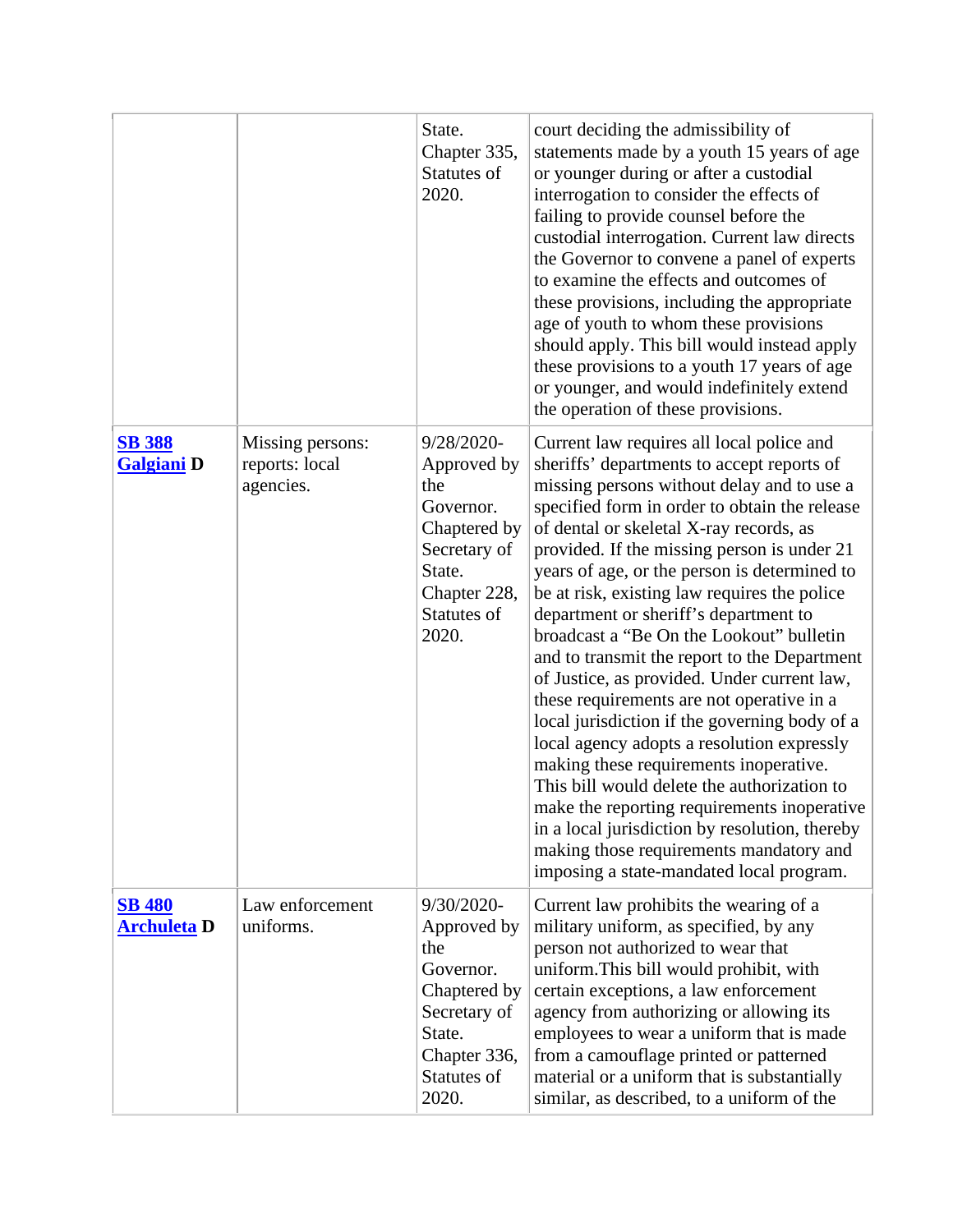|                                                                     |                                                                                      |                                                                                                                                 | United States Armed Forces or state active<br>militia.                                                                                                                                                                                                                                                                                                                                                                                                                                                                                                                                                                                                                                                                                                                                                                                                                                                                                                                                                                                                                                                                                                                                                                                                                                                                                                                  |
|---------------------------------------------------------------------|--------------------------------------------------------------------------------------|---------------------------------------------------------------------------------------------------------------------------------|-------------------------------------------------------------------------------------------------------------------------------------------------------------------------------------------------------------------------------------------------------------------------------------------------------------------------------------------------------------------------------------------------------------------------------------------------------------------------------------------------------------------------------------------------------------------------------------------------------------------------------------------------------------------------------------------------------------------------------------------------------------------------------------------------------------------------------------------------------------------------------------------------------------------------------------------------------------------------------------------------------------------------------------------------------------------------------------------------------------------------------------------------------------------------------------------------------------------------------------------------------------------------------------------------------------------------------------------------------------------------|
| <b>SB 723</b><br><b>Jones R</b>                                     | Firearms: prohibited<br>persons.                                                     | 9/29/2020-<br>Approved by<br>the<br>Governor.<br>Chaptered by<br>Secretary of<br>State.<br>Chapter 306,<br>Statutes of<br>2020. | Current law makes it a crime for a person to<br>own or possess a firearm if the person has<br>an outstanding warrant for a felony or a<br>warrant for one of several specified<br>misdemeanors. Current law makes these<br>crimes inapplicable to a person who did not<br>have knowledge of the outstanding<br>warrant. This bill would expressly clarify<br>that this crime is committed if the person<br>has an outstanding warrant for a felony or<br>specified misdemeanor and has knowledge<br>of the outstanding warrant.                                                                                                                                                                                                                                                                                                                                                                                                                                                                                                                                                                                                                                                                                                                                                                                                                                         |
| <b>SB 823</b><br>Committee on<br>Budget and<br><b>Fiscal Review</b> | Juvenile justice<br>realignment: Office of<br>Youth and<br>Community<br>Restoration. | 9/30/2020-<br>Approved by<br>the<br>Governor.<br>Chaptered by<br>Secretary of<br>State.<br>Chapter 337,<br>Statutes of<br>2020. | Current law establishes the Division of<br>Juvenile Justice within the Department of<br>Corrections and Rehabilitation to operate<br>facilities to house specified juvenile<br>offenders. Current law, commencing July 1,<br>2020, establishes the Department of Youth<br>and Community Restoration in the<br>California Health and Human Services<br>Agency and vests the Department of Youth<br>and Community Restoration with all the<br>powers, functions, duties, responsibilities,<br>obligations, liabilities, and jurisdiction of<br>the Division of Juvenile Justice. An existing<br>executive order delays the deadline for<br>transferring the Division of Juvenile Justice<br>to the Department of Youth and Community<br>Restoration from July 1, 2020, to July 1,<br>2021, inclusive. This bill would repeal the<br>provisions that would have created the<br>Department of Youth and Community<br>Restoration and the provisions that would<br>have transferred the responsibilities of the<br>Division of Juvenile Justice to that<br>department. Among other things, the bill<br>would, commencing July 1, 2021, prohibit<br>further commitment of wards to the<br>Division of Juvenile Justice, except as<br>specified, and would require that all wards<br>committed to the division prior to that date<br>remain within the custody of the division |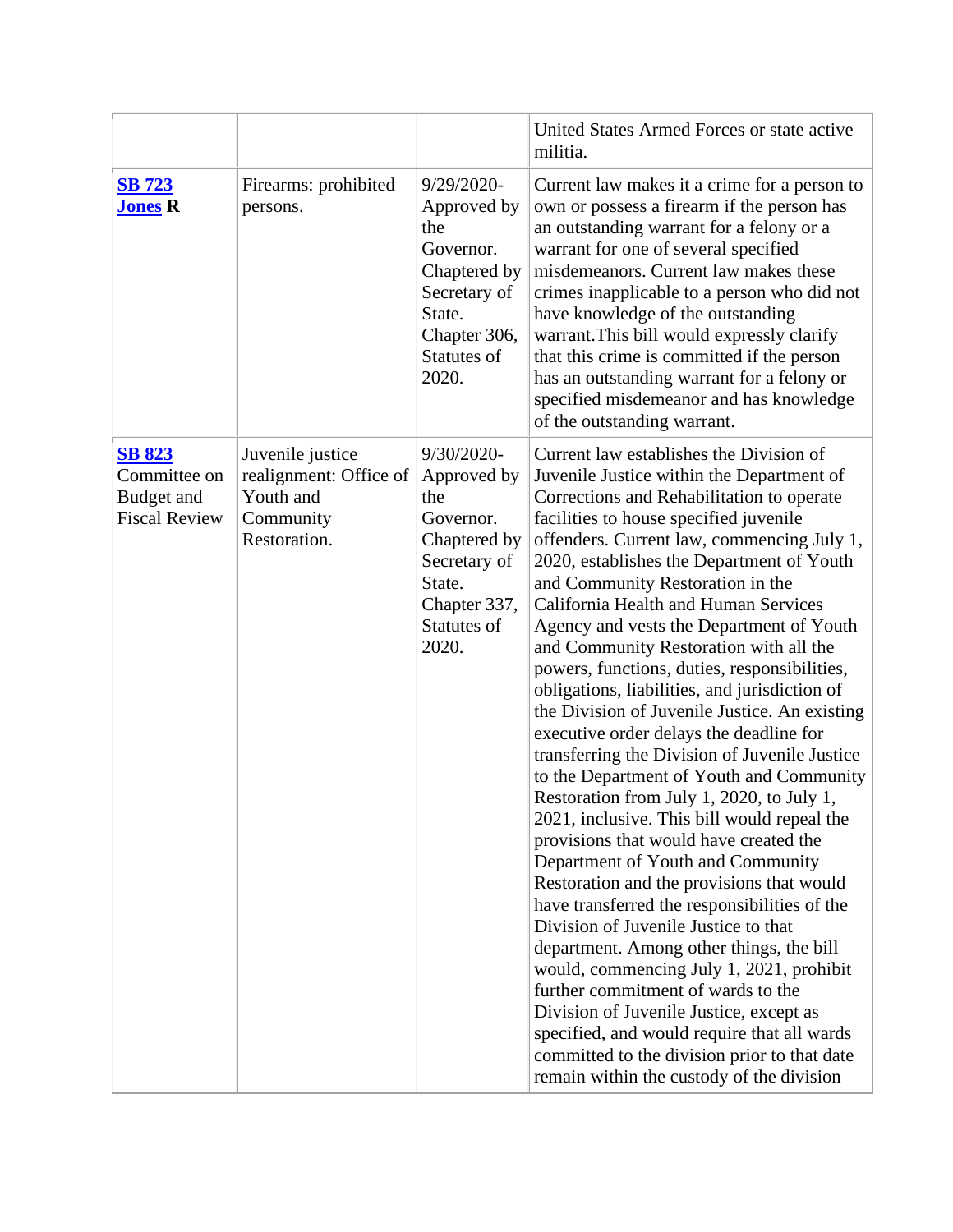|                                     |                                                                                                                       |                                                                                                                                 | until the ward is discharged, released, or<br>transferred.                                                                                                                                                                                                                                                                                                                                                                                                                                                                                                                                                                                                                                                                                                                                                                                                                                                                                                                                                                                            |
|-------------------------------------|-----------------------------------------------------------------------------------------------------------------------|---------------------------------------------------------------------------------------------------------------------------------|-------------------------------------------------------------------------------------------------------------------------------------------------------------------------------------------------------------------------------------------------------------------------------------------------------------------------------------------------------------------------------------------------------------------------------------------------------------------------------------------------------------------------------------------------------------------------------------------------------------------------------------------------------------------------------------------------------------------------------------------------------------------------------------------------------------------------------------------------------------------------------------------------------------------------------------------------------------------------------------------------------------------------------------------------------|
| <b>SB 860</b><br><b>Beall</b> D     | <b>Foster Youth Services</b><br>Coordinating<br>Program:<br>postsecondary<br>education financial<br>aid applications. | 9/28/2020-<br>Approved by<br>the<br>Governor.<br>Chaptered by<br>Secretary of<br>State.<br>Chapter 231,<br>Statutes of<br>2020. | As part of the Foster Youth Services<br>Coordinating Program, current law<br>authorizes a county office of education, or a<br>consortium of county offices of education,<br>to apply to the Superintendent for grant<br>funding to operate an education-based<br>foster youth services coordinating program.<br>As a condition of receiving funds, existing<br>law requires a program to develop and<br>implement a foster youth services plan that<br>includes, among other things, a description<br>of how the local program will facilitate<br>coordination with local postsecondary<br>educational institutions to ensure foster<br>youth pupils meet admission requirements<br>and access programs that support their<br>matriculation needs. This bill would require<br>the plan to also describe how the program<br>will coordinate efforts to ensure, to the<br>extent possible, the completion of the Free<br>Application for Federal Student Aid or the<br>California Dream Act Application for foster<br>youth pupils who are in grade 12. |
| <b>SB 905</b><br><b>Archuleta D</b> | Criminal history<br>information requests.                                                                             | 9/27/2020-<br>Approved by<br>the<br>Governor.<br>Chaptered by<br>Secretary of<br>State.<br>Chapter 191,<br>Statutes of<br>2020. | Current law authorizes a human resource<br>agency or an employer to request from the<br>Department of Justice records of all<br>convictions or any arrest pending<br>adjudication involving specified offenses of<br>a person who applies for a license,<br>employment, or volunteer position, in<br>which they would have supervisory or<br>disciplinary power over a minor or any<br>person under their care. Current law<br>requires a request for records to include the<br>applicant's fingerprints and any other data<br>specified by the department. Current law<br>requires the department to furnish the<br>information to the requesting employer and<br>to send a copy of the information to the<br>applicant. This bill would establish<br>procedures for individuals, organizations,<br>and agencies to request a fingerprint-based<br>criminal history information check from the                                                                                                                                                       |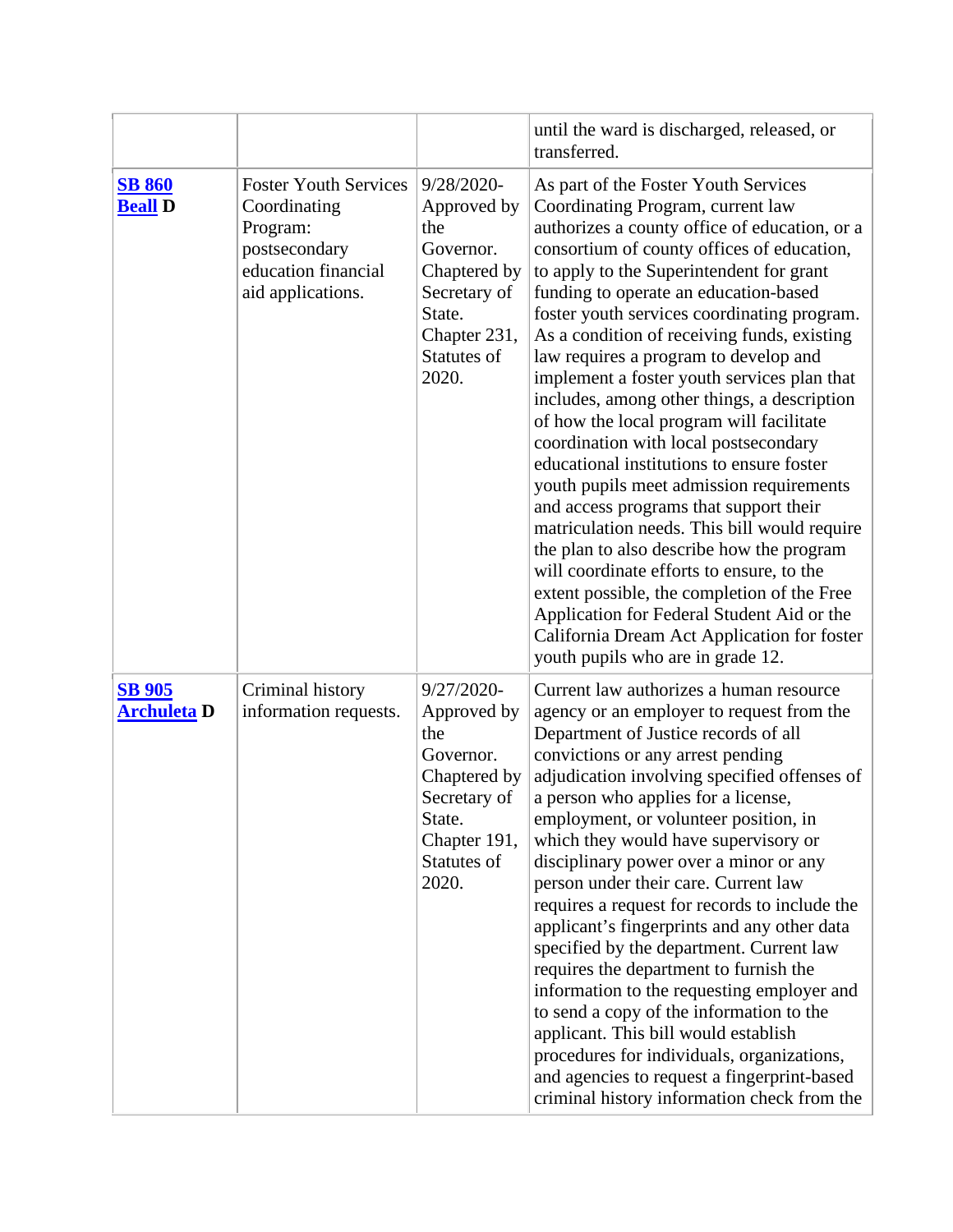|                                     |                                                                    |                                                                                                                                 | Department of Justice. This bill would<br>establish a process for communication<br>between the department and the Federal<br>Bureau of Investigation and require a<br>department response to the requesting<br>individual, organization, or agency.                                                                                                                                                                                                                                                                                                                                                                                                                                                                                                  |
|-------------------------------------|--------------------------------------------------------------------|---------------------------------------------------------------------------------------------------------------------------------|------------------------------------------------------------------------------------------------------------------------------------------------------------------------------------------------------------------------------------------------------------------------------------------------------------------------------------------------------------------------------------------------------------------------------------------------------------------------------------------------------------------------------------------------------------------------------------------------------------------------------------------------------------------------------------------------------------------------------------------------------|
| <b>SB 907</b><br><b>Archuleta D</b> | Child abuse or neglect<br>investigation: military<br>notification. | 9/28/2020-<br>Approved by<br>the<br>Governor.<br>Chaptered by<br>Secretary of<br>State.<br>Chapter 233,<br>Statutes of<br>2020. | Would require a county child welfare<br>department investigating a case of child<br>abuse or neglect to determine if the parent<br>or guardian is an active duty member of the<br>Armed Forces of the United States. The bill<br>would authorize the county child welfare<br>department to develop and adopt<br>memoranda of understanding with military<br>installations that would govern the<br>investigation of allegations of child abuse or<br>neglect against active duty service<br>members, as specified. The bill would<br>specify that these provisions do not limit or<br>change the responsibilities of a county child<br>welfare department with respect to<br>investigations of, or responses to,<br>allegations of abuse or neglect. |
| <b>SB 909</b><br><b>Dodd D</b>      | Emergency vehicles.                                                | 9/29/2020-<br>Approved by<br>the<br>Governor.<br>Chaptered by<br>Secretary of<br>State.<br>Chapter 262,<br>Statutes of<br>2020. | This bill would authorize an emergency<br>vehicle to be equipped with a "Hi-Lo"<br>audible warning sound and would authorize<br>the "Hi-Lo" to be used solely for the<br>purpose of notifying the public of an<br>immediate need to evacuate.                                                                                                                                                                                                                                                                                                                                                                                                                                                                                                        |
| <b>SB 1126</b><br><b>Jones R</b>    | Juvenile court<br>records.                                         | 9/30/2020-<br>Approved by<br>the<br>Governor.<br>Chaptered by<br>Secretary of<br>State.<br>Chapter 338,<br>Statutes of<br>2020. | Current law requires a judge of the juvenile<br>court to dismiss a petition if the ward<br>satisfactorily completes an informal<br>program of supervision or a term of<br>probation, as specified. Current law requires<br>the court to order sealed all records<br>pertaining to the dismissed petition in the<br>custody of the juvenile court, and in the<br>custody of law enforcement agencies, the<br>probation department, or the Department of<br>Justice. Current law authorizes the sealed                                                                                                                                                                                                                                                 |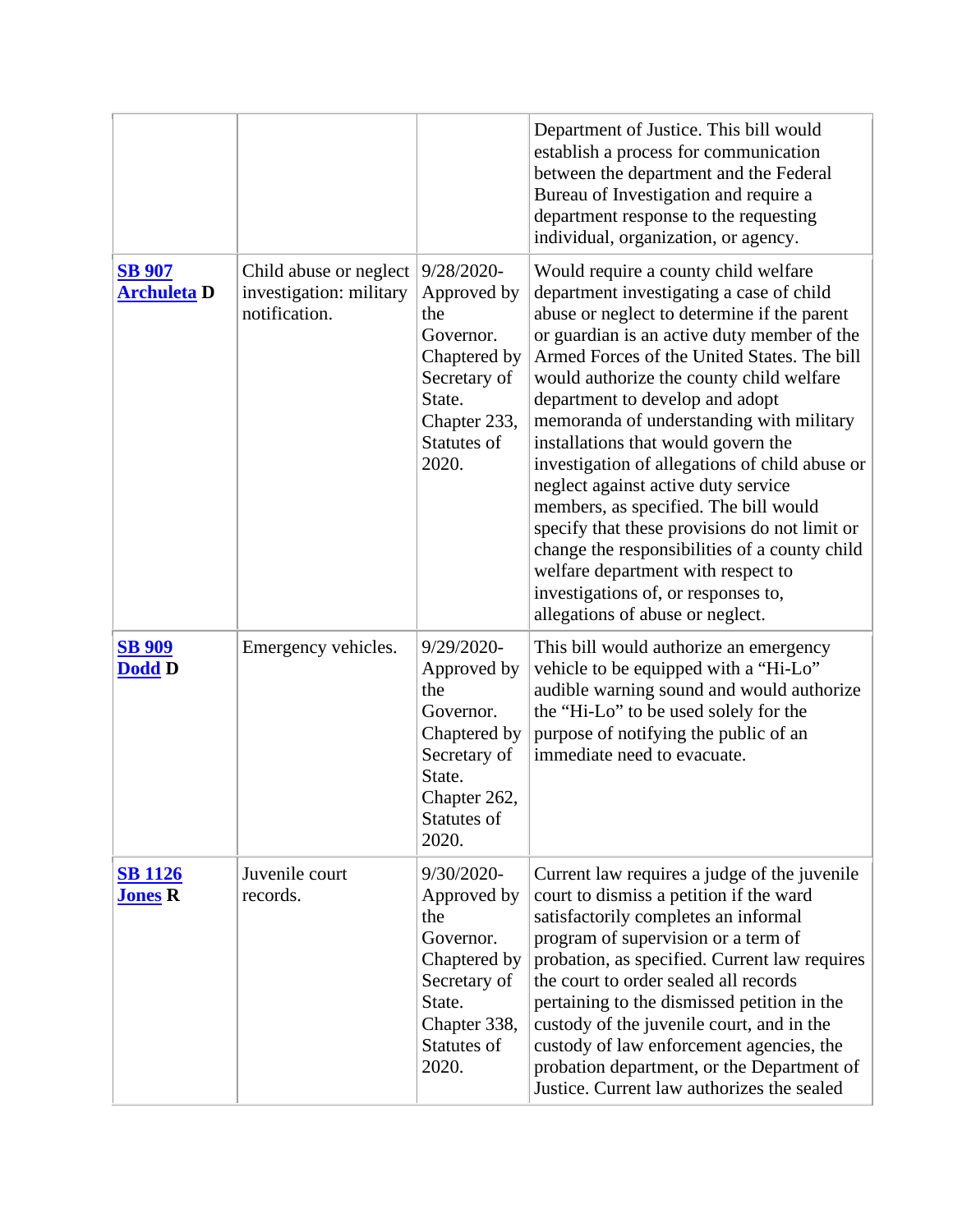|                                   |                                         |                                                                                                                                    | records of juveniles to be accessed,<br>inspected, or utilized only under limited<br>circumstances, including by the person<br>whose record has been sealed. This bill<br>would additionally authorize those records<br>to be accessed, inspected, or utilized by the<br>probation department, the prosecuting<br>attorney, counsel for the minor, and the<br>court for the purpose of assessing the<br>minor's competency in the proceedings on a<br>subsequent petition against the minor if the<br>issue of competency has been raised in<br>those proceedings. |
|-----------------------------------|-----------------------------------------|------------------------------------------------------------------------------------------------------------------------------------|--------------------------------------------------------------------------------------------------------------------------------------------------------------------------------------------------------------------------------------------------------------------------------------------------------------------------------------------------------------------------------------------------------------------------------------------------------------------------------------------------------------------------------------------------------------------|
| <b>SB 1141</b><br><b>Rubio D</b>  | Domestic violence:<br>coercive control. | $9/29/2020$ -<br>Approved by<br>the<br>Governor.<br>Chaptered by<br>Secretary of<br>State.<br>Chapter 248,<br>Statutes of<br>2020. | This bill would define "disturbing the peace"<br>of the other party" as conduct that destroys<br>the mental or emotional calm of the other<br>party, as specified.                                                                                                                                                                                                                                                                                                                                                                                                 |
| <b>SB 1290</b><br><b>Durazo</b> D | Juveniles: costs.                       | 9/30/2020-<br>Approved by<br>the<br>Governor.<br>Chaptered by<br>Secretary of<br>State.<br>Chapter 340,<br>Statutes of<br>2020.    | Would vacate certain county-assessed or<br>court-ordered costs imposed before January<br>1, 2018, for the parents or guardians of<br>wards in specified circumstances, minors<br>who were ordered to participate in drug and<br>substance abuse testing, and adults who<br>were 21 years of age and under at the time<br>of their home detention.                                                                                                                                                                                                                  |

## **Bills Vetoed by the Governor**

| <b>Measure</b>                   | <b>Topic</b>                   | <b>Status</b>                       | <b>Summary</b>                                                                                                                                                                                                                                                                                                                         |
|----------------------------------|--------------------------------|-------------------------------------|----------------------------------------------------------------------------------------------------------------------------------------------------------------------------------------------------------------------------------------------------------------------------------------------------------------------------------------|
| <b>AB 1299</b><br><b>Salas D</b> | Peace officers:<br>employment. | 9/30/2020-Vetoed<br>by the Governor | Would require any agency that employs<br>specified peace officers to provide a<br>notification, as described, to the Commission on<br>Peace Officer Standards and Training when a<br>peace officer is terminated or, if an officer<br>leaves the agency with a complaint, charge, or<br>investigation of a serious nature, as defined, |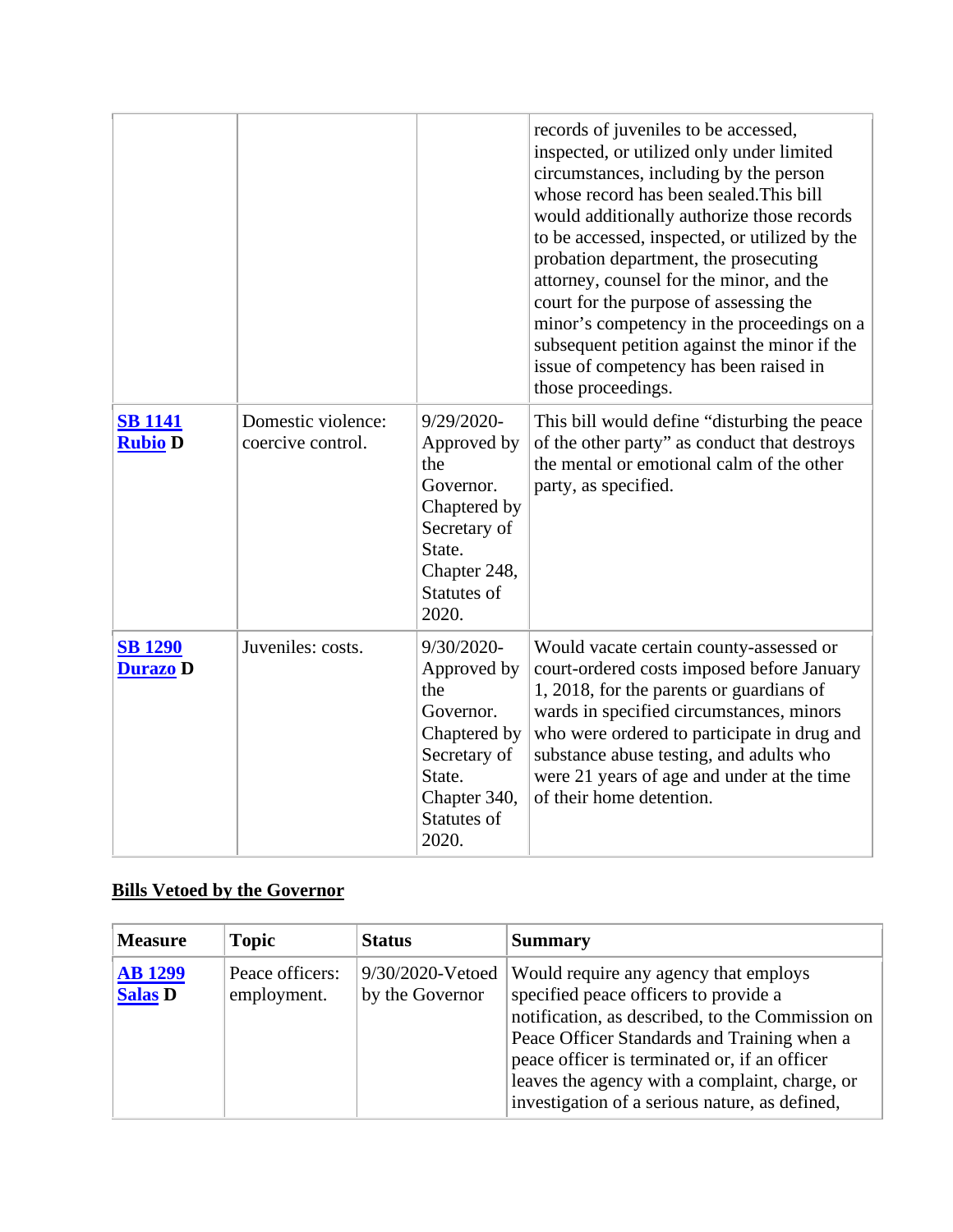|                                          |                                                 |                                  | pending, would require the agency to complete<br>the investigation as specified and notify the<br>commission of its findings. The bill would<br>require the commission to include this<br>information in an officer's profile and make that                                                                                                                                                                                                                                                                                                                                                                                                                                                                                                                                          |
|------------------------------------------|-------------------------------------------------|----------------------------------|--------------------------------------------------------------------------------------------------------------------------------------------------------------------------------------------------------------------------------------------------------------------------------------------------------------------------------------------------------------------------------------------------------------------------------------------------------------------------------------------------------------------------------------------------------------------------------------------------------------------------------------------------------------------------------------------------------------------------------------------------------------------------------------|
|                                          |                                                 |                                  | information available to specified parties<br>including any law enforcement agency that is<br>conducting a preemployment background<br>investigation of the subject of the profile. The<br>bill would also allow a peace officer to have this<br>information removed from their profile if a<br>court subsequently finds that an allegation of a<br>serious nature was improperly found to be<br>sustained, as specified.                                                                                                                                                                                                                                                                                                                                                            |
|                                          |                                                 |                                  | Veto Message: https://www.gov.ca.gov/wp-<br>content/uploads/2020/09/AB-1299.pdf                                                                                                                                                                                                                                                                                                                                                                                                                                                                                                                                                                                                                                                                                                      |
| <u>AB 1845</u><br>Rivas,<br><b>Luz</b> D | Homelessness:<br>Office to End<br>Homelessness. | 9/28/2020-Vetoed<br>by Governor. | Would create, within the Governor's office, the<br>Office to End Homelessness, which would be<br>administered by the Secretary on Homelessness<br>appointed by the Governor. The bill would<br>require that the office serve the Governor as the<br>lead entity for ending homelessness in<br>California and would task the office with<br>coordinating homeless programs, services, data,<br>and policies between federal, state, and local<br>agencies, among other responsibilities. The bill<br>would require the office to exercise various<br>powers and duties, including, among others,<br>making recommendations to the Governor and<br>the Legislature regarding new state policies,<br>programs, and actions on homelessness.<br>Veto Message: https://www.gov.ca.gov/wp- |
| <b>AB</b> 1906                           | Pregnant peace                                  | 9/30/2020-Vetoed                 | content/uploads/2020/09/AB-1845.pdf<br>Would require the Department of Corrections                                                                                                                                                                                                                                                                                                                                                                                                                                                                                                                                                                                                                                                                                                   |
| <b>Salas D</b>                           | officers: duty<br>assignment<br>policy.         | by the Governor                  | and Rehabilitation, in consultation with the<br>Department of Human Resources, on or before<br>January 1, 2021, to establish a policy pursuant<br>to which a pregnant peace officer shall be<br>permitted to perform alternate, light duty<br>assignments, subject to a medical certification<br>that establishes the nature of their pregnancy-<br>related limitations. The bill would require the<br>policy to include specified elements.                                                                                                                                                                                                                                                                                                                                         |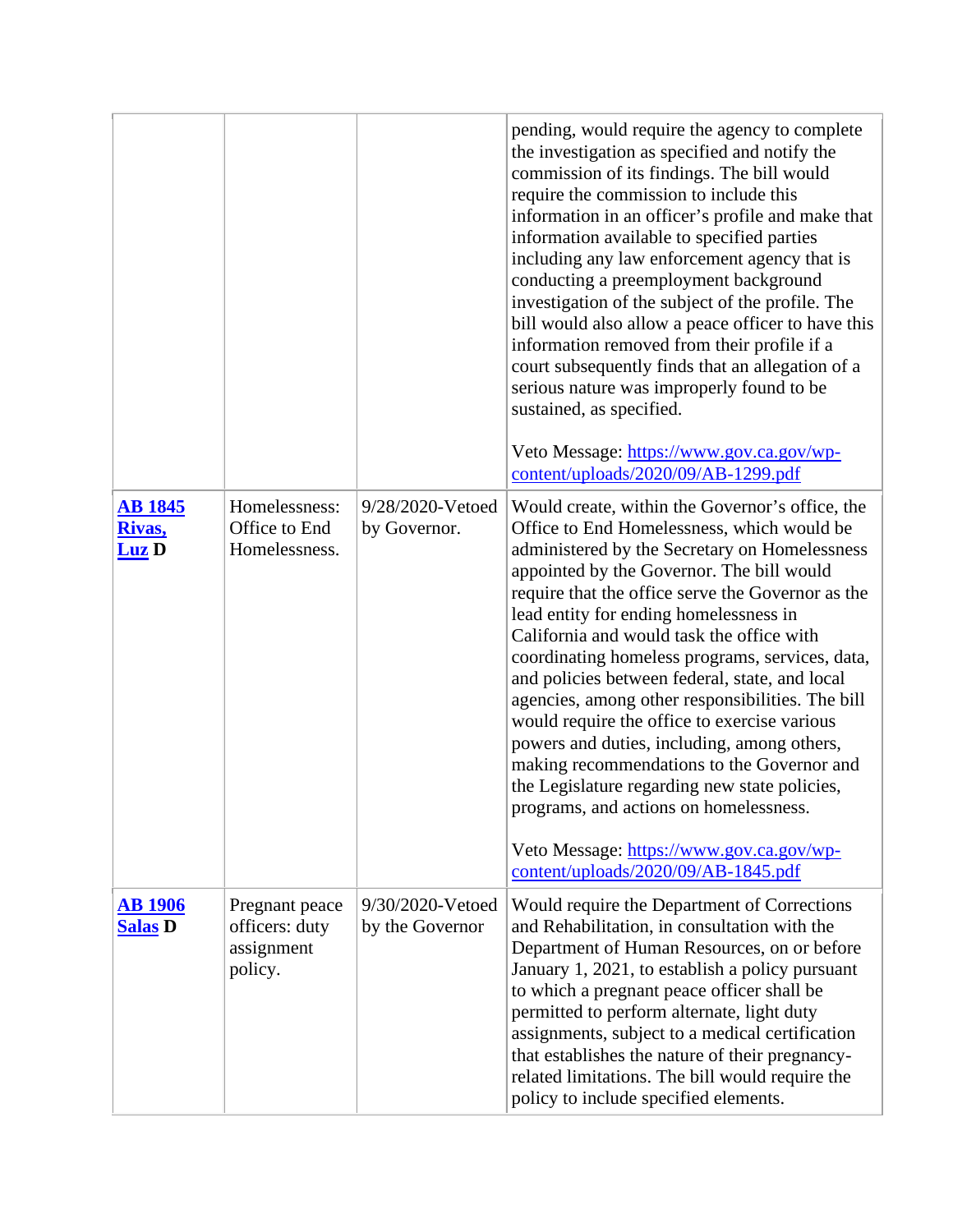|                                                   |                                                                     |                                     | Veto Message: https://www.gov.ca.gov/wp-<br>content/uploads/2020/09/AB-1906.pdf                                                                                                                                                                                                                                                                                                                                                                                                                                                                                                                                                                                                               |
|---------------------------------------------------|---------------------------------------------------------------------|-------------------------------------|-----------------------------------------------------------------------------------------------------------------------------------------------------------------------------------------------------------------------------------------------------------------------------------------------------------------------------------------------------------------------------------------------------------------------------------------------------------------------------------------------------------------------------------------------------------------------------------------------------------------------------------------------------------------------------------------------|
| <b>AB 2342</b><br><b>McCarty D</b>                | Parole.                                                             | 9/30/2020-Vetoed<br>by the Governor | Would create a program under which the length<br>of a parolee's period of parole could be reduced<br>through credits earned by successfully<br>completing specified education, training, or<br>treatment programs, or by participating in<br>volunteer service, while adhering to the<br>conditions of parole. The bill would make this<br>program inapplicable to a person who is<br>required to register as a sex offender. The bill<br>would, if AB 1304 is enacted, additionally<br>require this program to award credits for<br>participation in substance abuse treatment<br>programs, as specified.<br>Veto Message: https://www.gov.ca.gov/wp-<br>content/uploads/2020/09/AB-2342.pdf |
| <b>AB 2483</b><br><b>Bauer-</b><br><b>Kahan D</b> | County jails:<br>recidivism:<br>reports.                            | 9/29/2020-Vetoed<br>by Governor.    | Would, starting on January 1, 2023, and<br>annually thereafter until January 1, 2027,<br>require the sheriff in each county to compile and<br>submit specified data to the Board of State and<br>Community Corrections on their anti-recidivism<br>programs and success rates in reducing<br>recidivism. The bill would require the board to<br>annually compile a report based upon those<br>findings and submit the report to the Legislature<br>by a specified date.<br>Veto Message: https://www.gov.ca.gov/wp-<br>content/uploads/2020/09/AB-2483.pdf                                                                                                                                    |
| <b>AB 2746</b><br><b>Gabriel D</b>                | Funding<br>accountability:<br>state funding<br>for<br>homelessness. | 9/29/2020-Vetoed<br>by Governor.    | Would require a recipient, as defined, that<br>receives state funds for specified CalWORKs<br>programs related to homeless assistance, the<br>Housing and Disability Income Advocacy<br>Program, or state funds appropriated in the<br>Budget Act of 2019 for a Whole Person Care<br>pilot program, to submit a report containing<br>specified information regarding the use of state<br>funds to the appropriate agency. The bill would<br>require the recipient to submit that report on a<br>form and method provided by the agency<br>annually.                                                                                                                                           |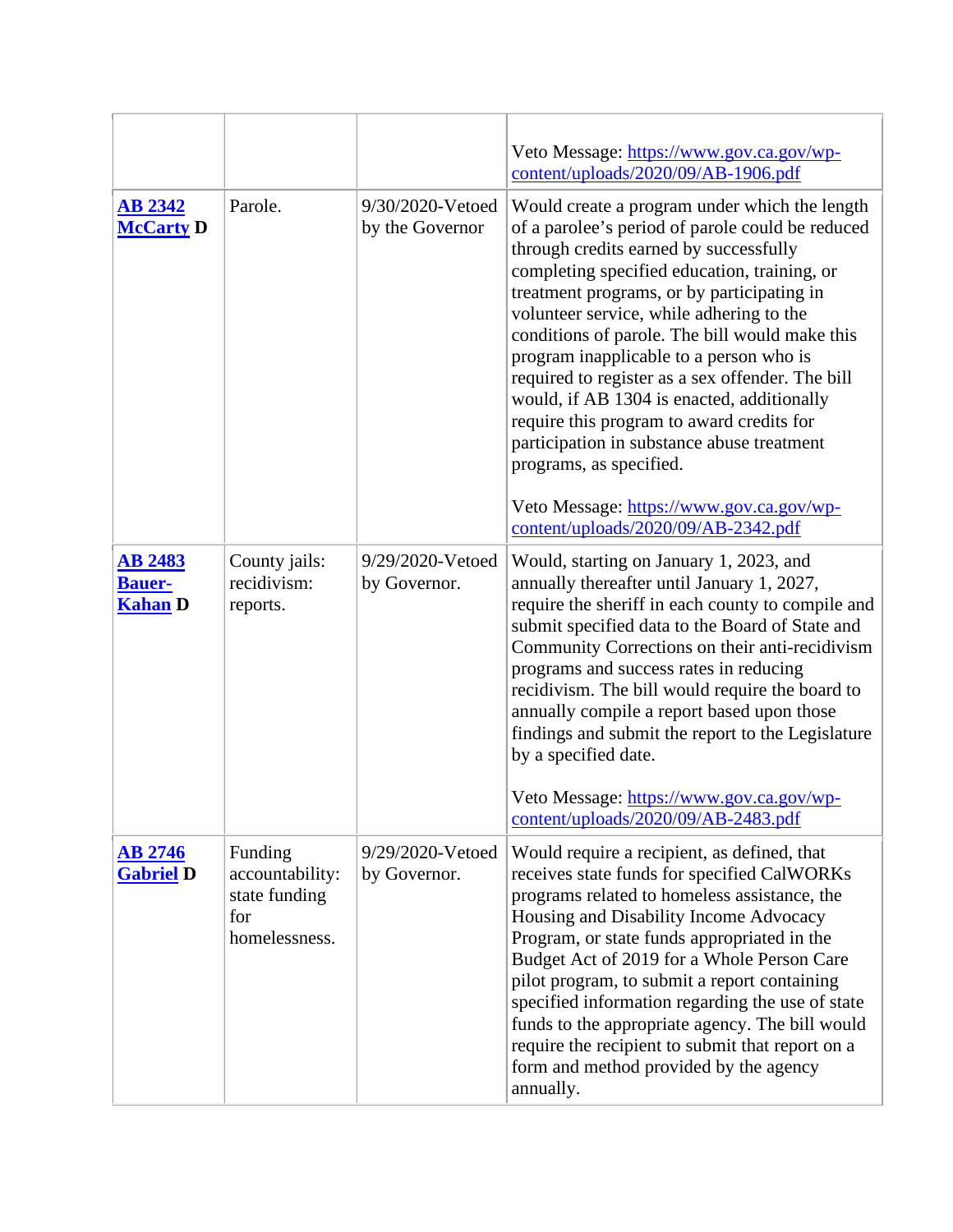|                                     |                                                    |                                     | Veto Message: https://www.gov.ca.gov/wp-<br>content/uploads/2020/09/AB-2746.pdf                                                                                                                                                                                                                                                                                                                                                                                                                                                                                                                                                                                                                                                                                                                                                                                                                                                                                                              |
|-------------------------------------|----------------------------------------------------|-------------------------------------|----------------------------------------------------------------------------------------------------------------------------------------------------------------------------------------------------------------------------------------------------------------------------------------------------------------------------------------------------------------------------------------------------------------------------------------------------------------------------------------------------------------------------------------------------------------------------------------------------------------------------------------------------------------------------------------------------------------------------------------------------------------------------------------------------------------------------------------------------------------------------------------------------------------------------------------------------------------------------------------------|
| <b>SB 369</b><br><b>Hertzberg D</b> | Prisoners:<br>California<br>Reentry<br>Commission. | 9/30/2020-Vetoed<br>by the Governor | Current law requires the Department of<br>Corrections and Rehabilitation to establish<br>parole reentry and assessment programs for<br>inmates in state prison, in order to assess the<br>inmate prior to release and to assist with the<br>inmate's reentry into the community while on<br>parole. Current law establishes the California<br>Reentry and Enrichment Grant Program to<br>provide grants to community-based programs<br>that provide rehabilitative services to<br>incarcerated individuals. This bill would,<br>subject to an appropriation by the Legislature<br>for these purposes, establish the California<br>Reentry Commission within the department, to<br>be cochaired by the Secretary of the Department<br>of Corrections and Rehabilitation and a formerly<br>incarcerated individual to be appointed to the<br>commission by the Governor. The bill would<br>specify the members of the commission and<br>require the commission to meet once every 2<br>months. |
|                                     |                                                    |                                     | Veto Message: https://www.gov.ca.gov/wp-<br>content/uploads/2020/09/SB-369.pdf                                                                                                                                                                                                                                                                                                                                                                                                                                                                                                                                                                                                                                                                                                                                                                                                                                                                                                               |
| <b>SB 629</b><br><b>McGuire D</b>   | Public peace:<br>media access.                     | 9/30/2020-Vetoed<br>by the Governor | Would, if peace officers close the immediate<br>area surrounding any emergency field command<br>post or establish any other command post,<br>police line, or rolling closure at a demonstration,<br>march, protest, or rally where individuals are<br>engaged primarily in constitutionally protected<br>activity, as described, require that a duly<br>authorized representative of any news service,<br>online news service, newspaper, or radio or<br>television station or network, as described, be<br>allowed to enter those closed areas and would<br>prohibit a peace officer or other law<br>enforcement officer from intentionally<br>assaulting, interfering with, or obstructing a<br>duly authorized representative who is gathering,<br>receiving, or processing information for<br>communication to the public.                                                                                                                                                               |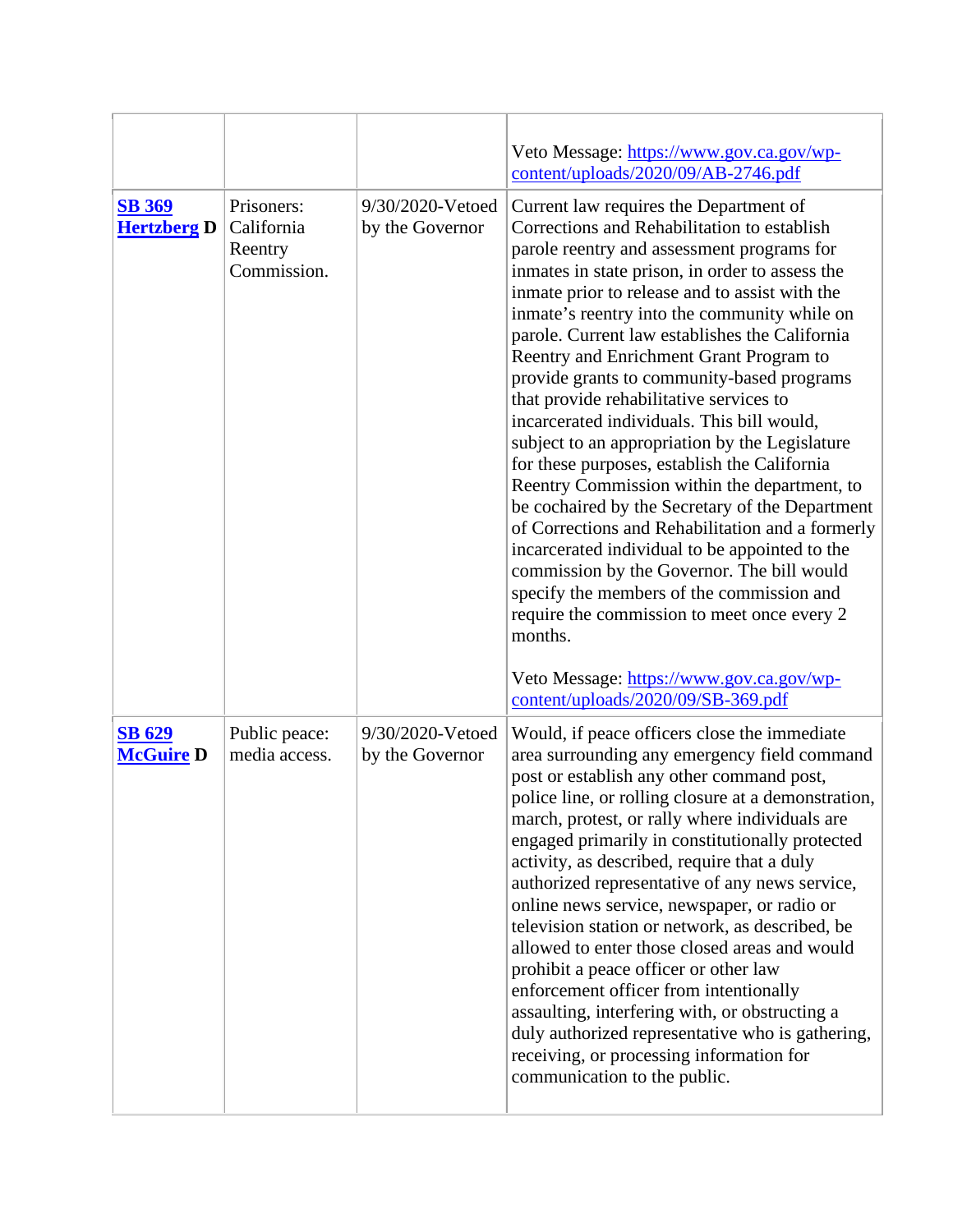|                                    |                                                           |                                                                                                       | Veto Message: https://www.gov.ca.gov/wp-<br>content/uploads/2020/09/SB-629.pdf                                                                                                                                                                                                                                                                                                                                                                                                                                                                                                                                                                                                                                                                                                                                                                                                                                                                                                                                                                                                                                                                                                                                 |
|------------------------------------|-----------------------------------------------------------|-------------------------------------------------------------------------------------------------------|----------------------------------------------------------------------------------------------------------------------------------------------------------------------------------------------------------------------------------------------------------------------------------------------------------------------------------------------------------------------------------------------------------------------------------------------------------------------------------------------------------------------------------------------------------------------------------------------------------------------------------------------------------------------------------------------------------------------------------------------------------------------------------------------------------------------------------------------------------------------------------------------------------------------------------------------------------------------------------------------------------------------------------------------------------------------------------------------------------------------------------------------------------------------------------------------------------------|
| <b>SB 912</b><br><b>Beall D</b>    | California<br>Fostering<br>Connections to<br>Success Act. | 9/28/2020-Vetoed<br>by the Governor.<br>In Senate.<br>Consideration of<br>Governor's veto<br>pending. | On March 4, 2020, the Governor proclaimed a<br>state of emergency to exist in California as a<br>result of the threat of COVID-19. Executive<br>Order No. N-53-20, signed by the Governor on<br>April 17, 2020, and as extended by Executive<br>Order No. N-69-20, signed by the Governor on<br>June 15, 2020, authorizes temporary waivers of<br>certain foster youth program requirements to<br>ensure continuity of care in response to the<br>COVID-19 pandemic. Under this bill, a<br>nonminor dependent who turned 21 years of age<br>between March 4, 2020, and June 30, 2021,<br>inclusive, would be eligible to continue<br>receiving extended foster care support through<br>June 30, 2021.<br>Veto Message: https://www.gov.ca.gov/wp-<br>content/uploads/2020/09/SB-912.pdf                                                                                                                                                                                                                                                                                                                                                                                                                        |
| <b>SB</b> 1064<br><b>Skinner D</b> | Prisons:<br>confidential<br>informants.                   | 9/30/2020-Vetoed<br>by the Governor                                                                   | Would prohibit an employee of, or private entity<br>under contract with, the Department of<br>Corrections and Rehabilitation from finding any<br>state prisoner guilty of a rules violation if that<br>finding or decision is based on, or relies on, in<br>whole or in part, any information from an in-<br>custody confidential informant that is neither<br>corroborated nor reliable. The bill would<br>additionally prohibit an employee of, or private<br>entity under contract with, the board from<br>making a finding or decision about any state<br>prisoner that is based on, or relies on, in whole<br>or in part, uncorroborated allegations from an<br>in-custody confidential informant that have not<br>been found true following a disciplinary hearing<br>at which the subject was provided notice, among<br>other requirements. The bill would require a<br>state prisoner to receive, 10 days before these<br>types of proceedings, a summary notice of any<br>information provided by an in-custody<br>confidential informant that may be used in the<br>decision that includes, among other things, the<br>actual or approximate date the information was<br>provided to the department. |